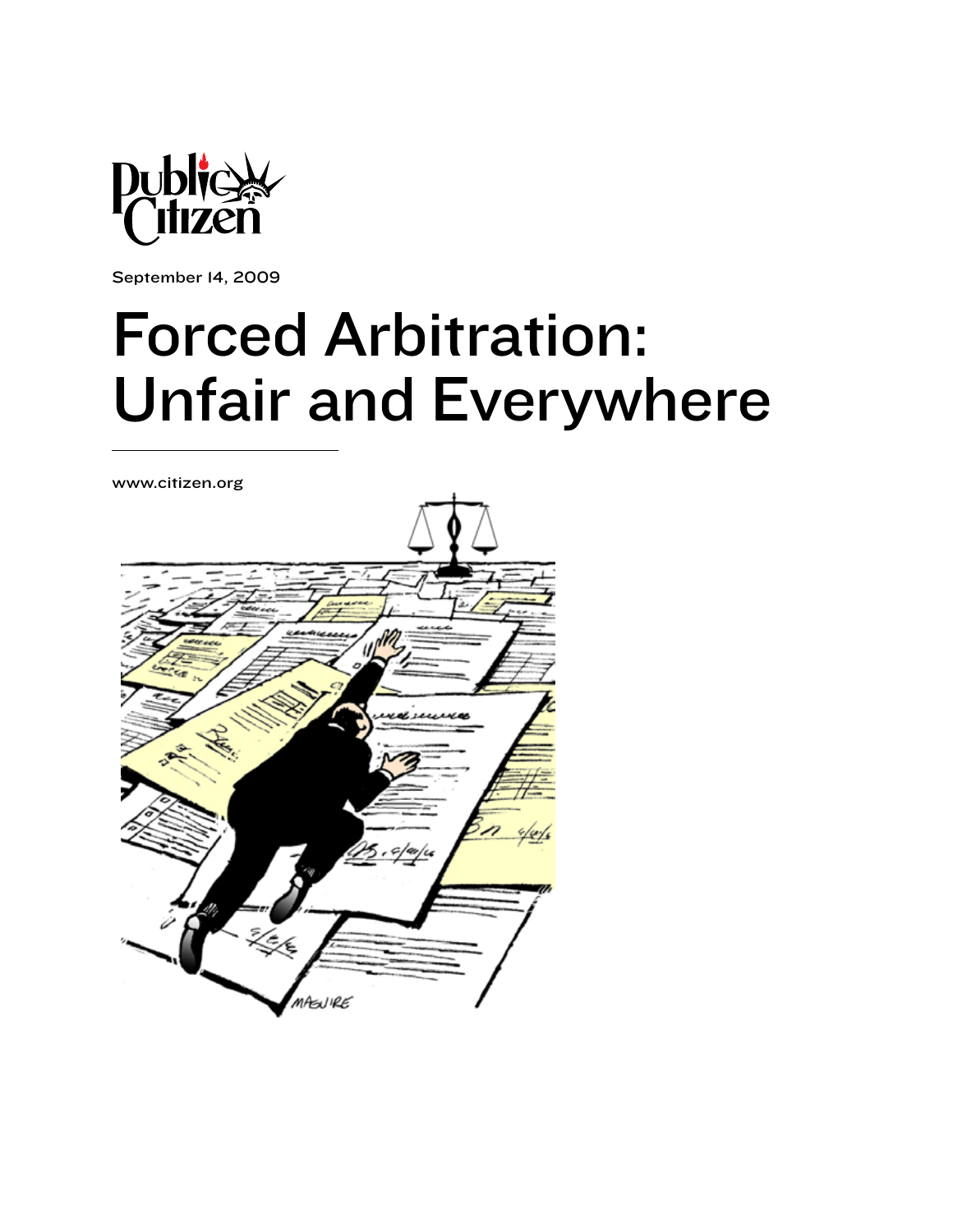#### **Acknowledgments**

This report was written by Zachary Gima, Taylor Lincoln and David Arkush. Gima and Laura Ginsburg conducted the majority of the field research. Graham Steele provided expertise and advice.

#### **About Public Citizen**

Public Citizen is a non-profit organization based in Washington, D.C. We represent consumer interests through lobbying, litigation, research and public education. Founded in 1971, Public Citizen fights for consumer rights in the marketplace, safe and affordable health care, campaign finance reform, fair trade, clean and safe energy sources, and corporate and government accountability. Public Citizen has five divisions and is active in every public forum: Congress, the courts, governmental agencies and the media.



P: 202-546-4996 F: 202-547-7392 http://www.citizen.org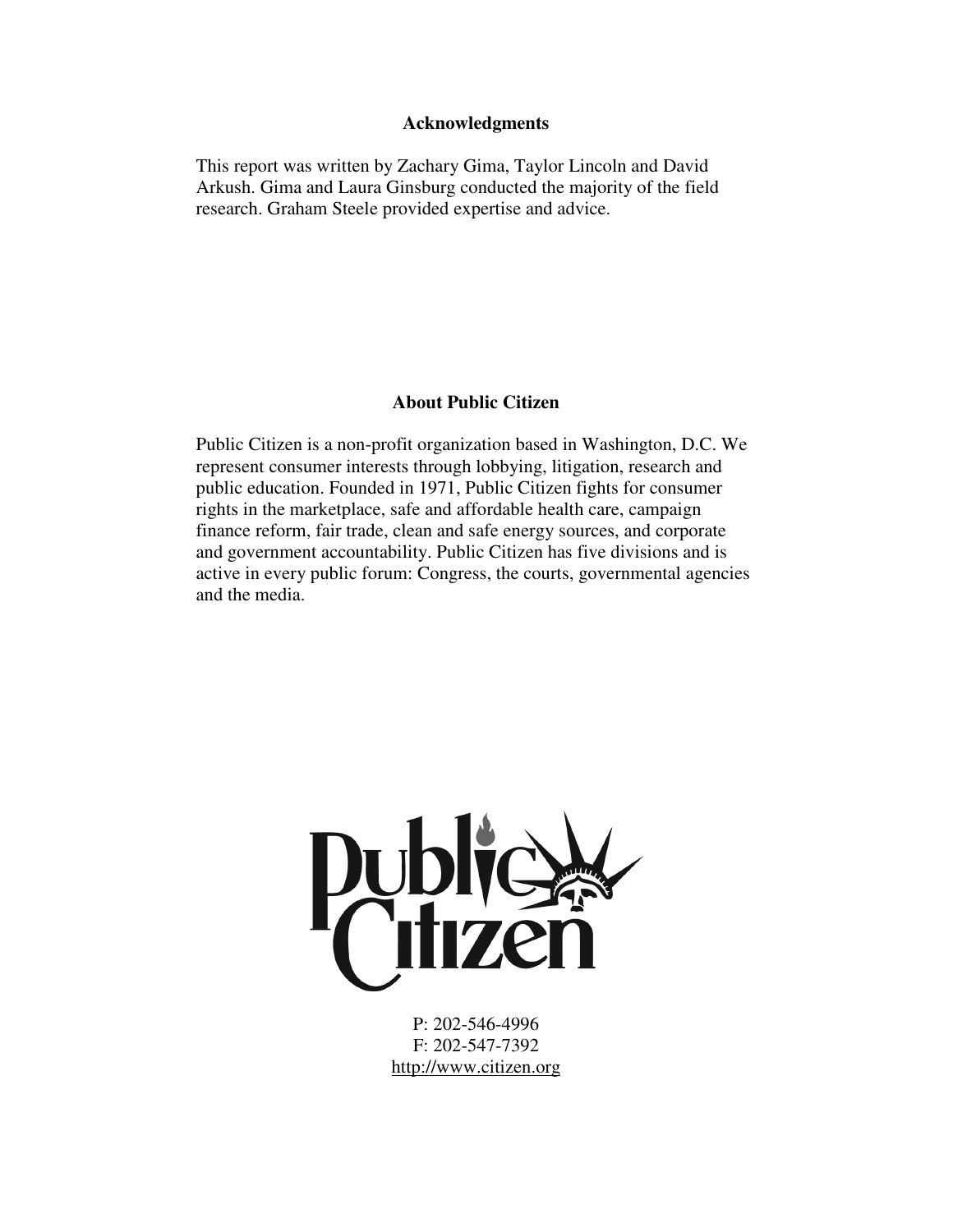## **Introduction**

Despite a scandal that compelled one of the largest binding arbitration firms to close its consumer arbitration business and another major provider to acknowledge "legitimate concerns" surrounding debt collection arbitrations, forced arbitration remains almost ubiquitous in many industries.

Posing as prospective customers, we queried major players in seven industries – credit cards, banks, cell phones, computer manufacturers, cable television and high-speed Internet, auto dealers, and brokerages – to determine whether they impose binding arbitration on their customers. We supplemented our findings from these queries with data on major home builders that we published in our May report, "Home Court [Advantage: How the Building Industry Uses Forced Arbitration to Evade](http://www.fairarbitrationnow.org/uploads/HomeCourtAdvantage.pdf)  [Accountability.](http://www.fairarbitrationnow.org/uploads/HomeCourtAdvantage.pdf)"

Of companies from which we obtained answers, 75 percent use mandatory binding arbitration, and nearly two-thirds force consumers to accept these terms as a condition of doing business. These findings omit auto dealerships, where we believe arbitration is nearly universal but few businesses would provide clear information. [See Figure 1] By contrast, recent polling shows that 79 percent of consumers expect that they can sue a company if they have a dispute, and 64 percent have no recollection of seeing anything about arbitration in the terms of agreement for goods and services.<sup>1</sup>

| Industry*                        | <b>Major providers</b><br>using arbitration** | <b>Companies with</b><br>arbitration that<br>allow consumers<br>to opt-out** | <b>Companies that</b><br>require arbitration<br>as a condition of<br>doing business |  |
|----------------------------------|-----------------------------------------------|------------------------------------------------------------------------------|-------------------------------------------------------------------------------------|--|
| <b>Credit Cards</b>              | 8 out of 10                                   | 3 out of 8                                                                   | 5 out of 10                                                                         |  |
| <b>Banks</b>                     | 5 out of 7                                    | 0 out of 5                                                                   | 5 out of 7                                                                          |  |
| Cell Phones                      | 9 out of 10                                   | 2 out of 9                                                                   | 7 out of 10                                                                         |  |
| Computer<br><b>Manufacturers</b> | 4 out of 9                                    | $0$ out of 4                                                                 | 4 out of 9                                                                          |  |
| Cable/Internet<br>Providers      | 6 out of 13                                   | 1 out of 6                                                                   | 5 out of 13                                                                         |  |
| <b>Brokerages</b>                | 10 out of 10                                  | 0 out of 10                                                                  | 10 out of 10                                                                        |  |
| Home builders                    | 9 out of 9                                    | 1 out of 9                                                                   | 8 out of 9                                                                          |  |
| Total                            | 51 out of 68                                  | 7 out of 51                                                                  | 44 out of 68                                                                        |  |

#### **Figure I: Prevalence of Arbitration by Industry**

\* Auto dealers are not included because the vast majority of auto dealers we queried were unable or unwilling to provide clear answers on their arbitration policies.

\*\* Only providers for which we were able to make clear determinations are included in these results.

In forced arbitration, consumers lose the right to go to court to settle disputes with businesses. Instead, they must go before private tribunals that are chosen by businesses

 1 Lake Research Partners, Nat'l Study of Public Attitudes on Forced Arbitration 14-15 (2009), *available at* http://www.fairarbitrationnow.org/uploads/Forced%20Arbitration%20Study%20Slides%200409.pdf.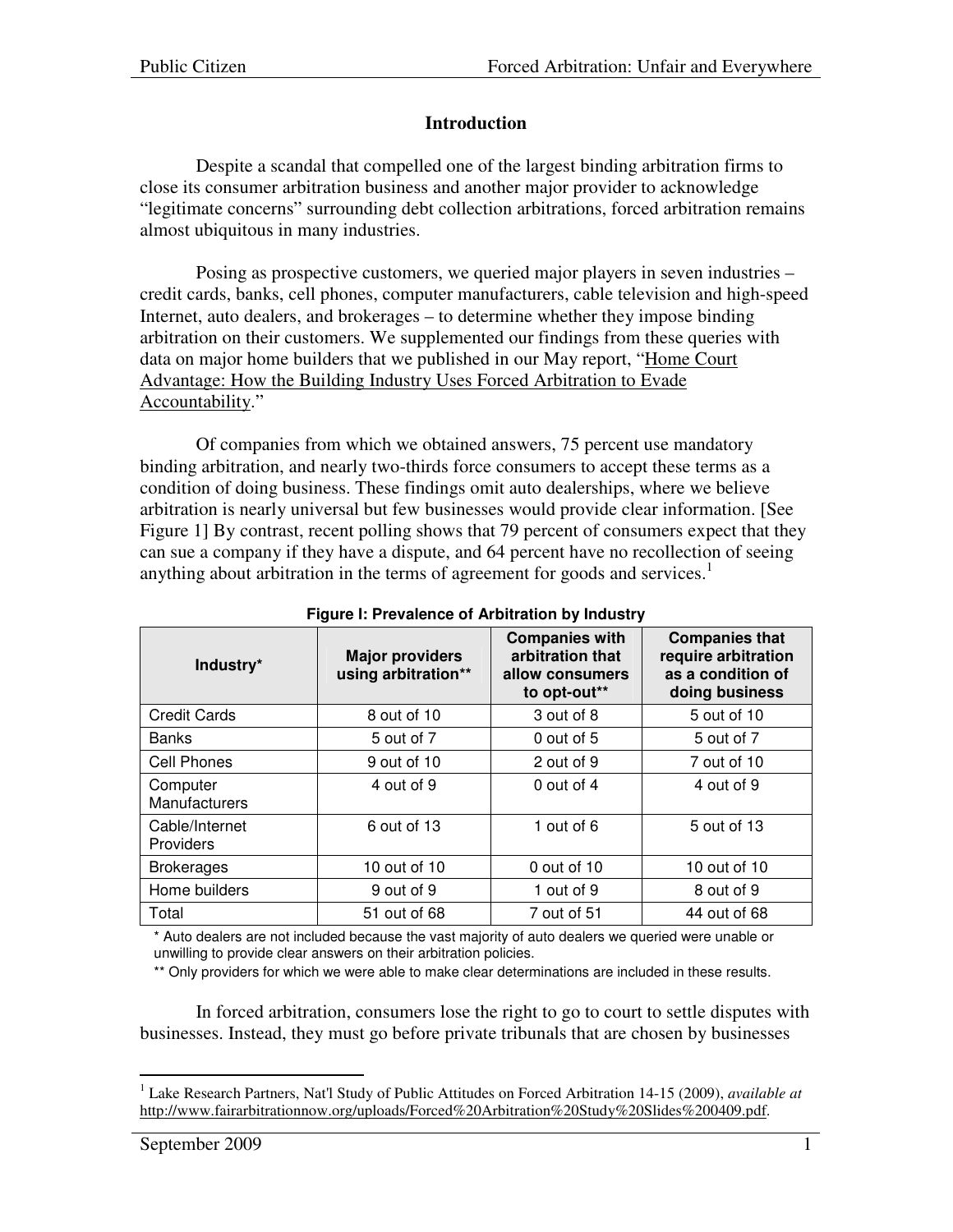and compete with one another to satisfy these business clients. In addition, arbitration is usually conducted in secret, often imposes onerous costs on consumers, and provides extremely little opportunity for meaningful appeal (even when a ruling ignores the law). In September 2007, Public Citizen took advantage of one of the few arbitration disclosure laws in the country to analyze the results of cases administered by the National Arbitration Forum (NAF), the nation's largest debt collection arbitration firm at the time. The resulting study, ["The Arbitration Trap: How Credit Card Companies Ensnare](http://www.citizen.org/documents/ArbitrationTrap.pdf)  [Consumers"](http://www.citizen.org/documents/ArbitrationTrap.pdf) found that consumers had lost more than 94 percent of cases handled by NAF arbitrators.

In July of this year, Minnesota Attorney General Lori Swanson sued NAF, alleging that it was financially connected to debt collection firms that furnished NAF with the bulk of its business.<sup>2</sup> Swanson also alleged that NAF had stopped referring cases to arbitrators who did not award businesses what they sought and that it had recruited as supposedly "neutral" arbitrators people who were likely to rule against consumers.<sup>3</sup> Swanson also wrote a letter to the American Arbitration Association (AAA), urging it to stop administering forced arbitrations because they are "fundamentally unfair."<sup>4</sup>

Just five days after Swanson filed suit, NAF signed a consent judgment in which it agreed to abandon its massive consumer arbitration practice.<sup>5</sup> AAA announced the next day that it would cease accepting debt collection cases pending consideration of "legitimate concerns" over arbitrator neutrality, evidentiary requirements, and consumers' difficulty defending themselves in identity theft cases.<sup>6</sup> Shortly thereafter, Bank of America and JPMorgan Chase said they would stop requiring credit card customers to settle disputes in binding arbitration,<sup>7</sup> and American Express said it was "evaluating" its policy.<sup>8</sup> Bank of America also said it would drop arbitration clauses from its deposit agreements for bank account holders.<sup>9</sup>

But these high profile concessions do not solve the problem of forced arbitration. As Swanson said in congressional testimony, "while our consent judgment with the National Arbitration Forum may have removed a problem company from the consumer arbitration marketplace, it did not and cannot solve the systemic problems with

 2 *"Arbitration" or "Arbitrary": The Misuse of Mandatory Arbitration to Collect Consumer Debts. Before the House Subcommittee on Domestic Policy, Committee on Oversight and Government Reform*, 111th Cong. 3 (2009) (statement of Lori Swanson, Attorney General Minnesota) [hereinafter Swanson Testimony].

<sup>3</sup> *Id*.

<sup>&</sup>lt;sup>4</sup> Letter from Lori Swanson, Attorney General of Minnesota, to the American Arbitration Association (July 19, 2009).

<sup>5</sup> Consent Judgment, *Swanson v. National Arbitration Forum, Inc*., (Minn. 4th Jud. Dist. July 17, 2009) (No. 27-CV-09-18550), *available at* http://www.lawblog.com/docs/nafconsentdecree.pdf.

<sup>&</sup>lt;sup>6</sup> Letter from William Slate II, President of AAA to Lori Swanson, Minnesota Attorney General (July 20, 2009).

<sup>7</sup> Kathy Chu, *BofA Drops Mandatory Arbitration Clauses*, USA TODAY, Aug. 14, 2009, at 1B.

<sup>8</sup> Jonathan Stempel, *Bank of America ends arbitration of card disputes*, REUTERS, Aug. 13, 2009.

<sup>&</sup>lt;sup>9</sup> Robin Sidel, Bank of America Ends Arbitration Practice, WALL STREET JOURNAL ONLINE, Aug. 14, 2009, *available at* http://online.wsj.com/article/SB125019071289429913.html*.*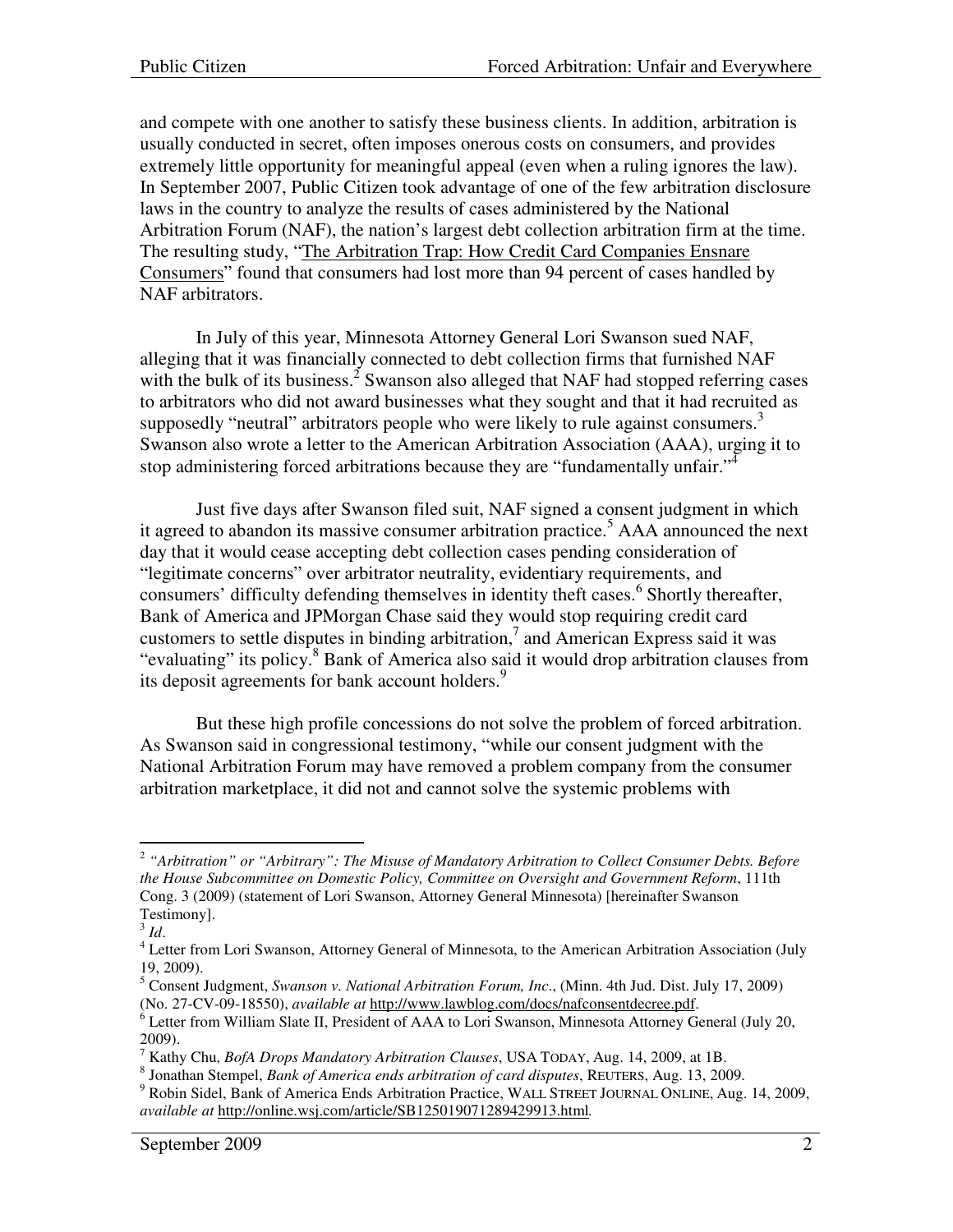mandatory pre-dispute arbitration clauses in fine-print consumer contracts."<sup>10</sup> Noting that federal court rulings prevent states from regulating arbitration meaningfully, Swanson urged Congress to ban the use of mandatory arbitration clauses in consumer contracts.<sup>11</sup>

This report demonstrates that the use of forced arbitration remains rampant. Even with Bank of America and JPMorgan Chase dropping binding mandatory arbitration, eight of the top 10 credit card providers still include it in their contracts. (Three providers say they permit consumers to opt out, but they either provide only thirty days to do so or refuse to share their opt-out procedures with the public.) And even the providers that have dropped arbitration could easily resume using it after public attention subsides. For example, Citigroup re-imposed "universal default" policies on consumers less than two years announcing to great fanfare that it was ending its use.<sup>12</sup> It took congressional action to end that practice for good.<sup>13</sup>

Forced arbitration is even more widespread in other industries. For example, it is still very difficult for consumers to obtain cellular telephones, purchase houses from major builders, or find stock brokers without having binding mandatory arbitration foisted upon them.

Our survey also validated concerns about improper ties between businesses and arbitration providers. One major provider referred to NAF as one of its own divisions.

Merely obtaining information about forced arbitration policies is far too difficult. For example, several credit card companies told us that we had to apply for a credit card and be approved before we could see their terms. But the mere act of applying for a credit card risks harm to one's credit rating.<sup>14</sup> Other credit card representatives provided information over the telephone that we believe was false. Auto dealers told us we could not see contractual agreements until signing final paperwork to buy a car. All of the bank representatives we encountered were completely unaware of their arbitration policies.

Contracts that we obtained revealed disconcerting uses of forced arbitration. Almost across the board, providers that impose arbitration also prohibit consumers from pursuing legal claims as a class. Bank of America, which has dropped arbitration clauses from its credit card and banking contracts, continues to ban class actions.<sup>15</sup> Such bans, which many courts have found unlawful, effectively eliminate consumers' opportunity to seek redress for systemic harms unless they involve very large amounts of money.

<sup>&</sup>lt;sup>10</sup> Swanson Testimony at 8.

 $11 \,$ *Id.* 

<sup>12</sup> *See* Oren Bar-Gill & Elizabeth Warren, *Making Credit Safer*, 157 U. PA. L. REV. 1, 20 (2008).

<sup>&</sup>lt;sup>13</sup> See Credit Card Accountability Responsibility and Disclosure Act of 2009, Pub. L. No. 111-24, § 108 (2008).

 $^{14}$  BOARD OF GOVERNORS OF THE FEDERAL RESERVE SYSTEM, REPORT TO CONGRESS ON CREDIT SCORING AND ITS EFFECTS ON THE AVAILABILITY AND AFFORDABILITY OF CREDIT, Submitted to the Congress pursuant to section 215 of the Fair and Accurate Credit Transactions Act of 2003 15-16, 22 (2007) [hereinafter Federal Reserve Report].

<sup>15</sup> David Lazarus, *Got a Complaint Against BofA? You're on your Own*, L.A. TIMES, Aug. 23, 2009.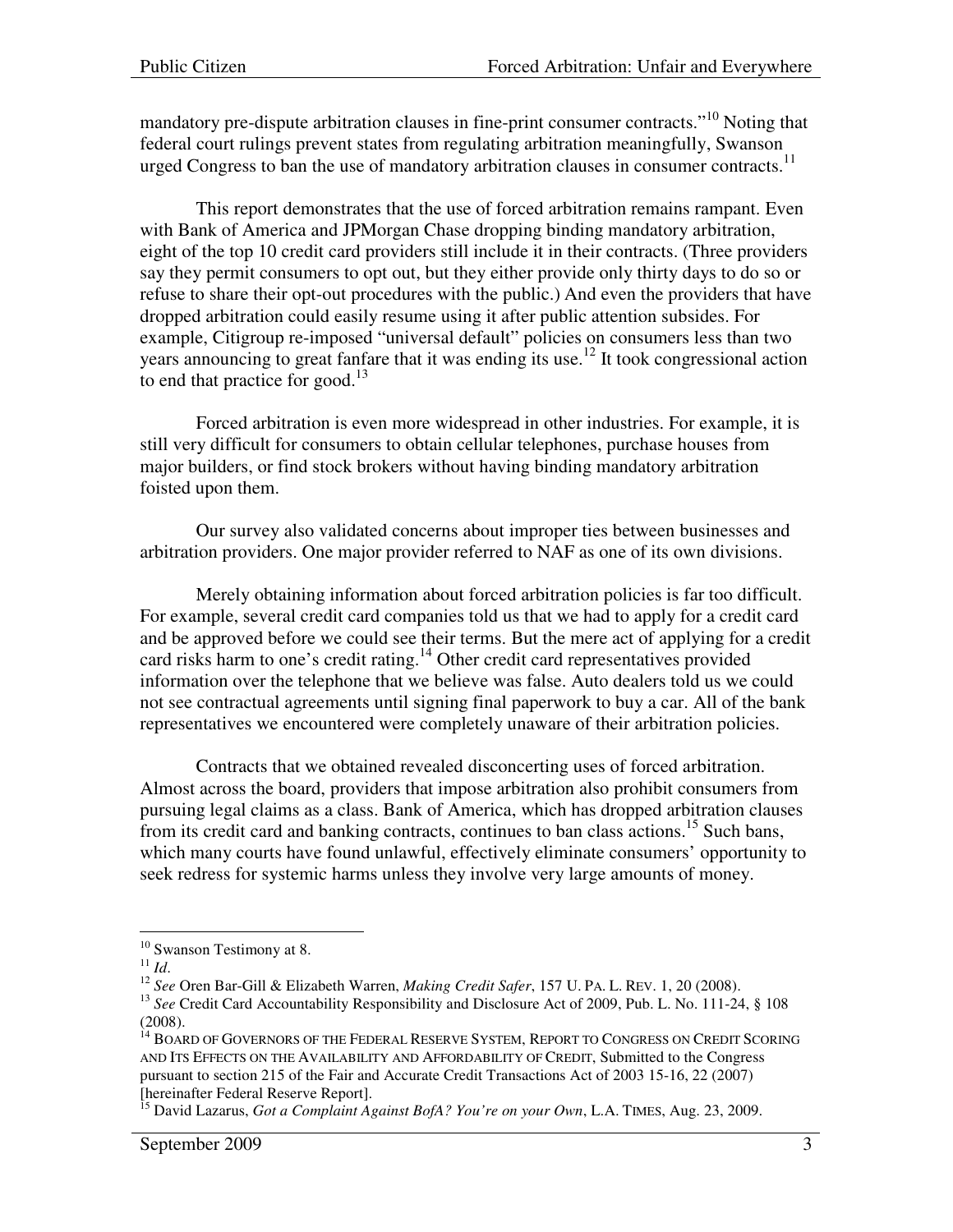We found that arbitration clauses often go to ridiculous extremes to convey an illusion of fairness. Several businesses employ language stating that neither they nor the consumer may pursue class actions against the other, even though the notion that a group of businesses would band together as a class to sue a single customer is nonsensical. Other contracts are more blatantly unfair. One provider reserves the right to pursue cases against consumers in court while preventing consumers from pursuing cases against it in court.<sup>16</sup>

In the past, courts have played a key role in uncovering unscrupulous behavior and providing redress for consumers. In just one example, Providian Bank in the late 1990s agreed to pay more than \$100 million after litigation exposed the company's practice of doctoring bar codes on return envelopes so customers' payments would arrive late, allowing the company to assess fees.<sup>17</sup> If today's arbitration clauses had been in effect at the time, that litigation likely would never have gone forward.<sup>18</sup>

The near ubiquity of binding arbitration in certain industries, the lack of transparency about it, and the absurd legalese embedded in contracts employing it debunk the myth that arbitration terms represent "voluntary agreements,"<sup>19</sup> as the U.S. Chamber of Commerce has claimed. Likewise, they contradict the American Arbitration Association's idyllic characterization of arbitration as a "private, informal process by which all parties agree, in writing, to submit their disputes to one or more impartial persons."<sup>20</sup>

Forced arbitration creates a systemic bias in favor of businesses while offering few, if any, meaningful deterrents against negligence or even foul play. The only way to end this injustice is for the Congress to follow Attorney General Swanson's advice and ban arbitration clauses in consumer contracts.

<sup>&</sup>lt;sup>16</sup> Metro PCS Terms and Conditions of Service, *available at* http://www.metropcs.com/privacy/terms.aspx. <sup>17</sup> *The Federal Arbitration Act: Is the Credit Card Industry Using it to Quash Legal Claims? Before the* 

*House Subcommittee on Commercial and Administrative Law, Committee on the Judiciary*, 111th Cong. 2- 3 (2009) (statement of Michael Donovan) [hereinafter Donovan Testimony].

<sup>18</sup> *Id*.

<sup>19</sup> Press Release, US Chamber of Commerce, Voters Strongly Back Arbitration, New Poll Shows, *available at* http://www.uschamber.com/press/releases/2008/april/08-109.htm.

<sup>20</sup> Drafting Dispute Resolution Clauses, American Arbitration Association, Sept. 1, 2007 *available at* http://www.adr.org/si.asp?id=4125.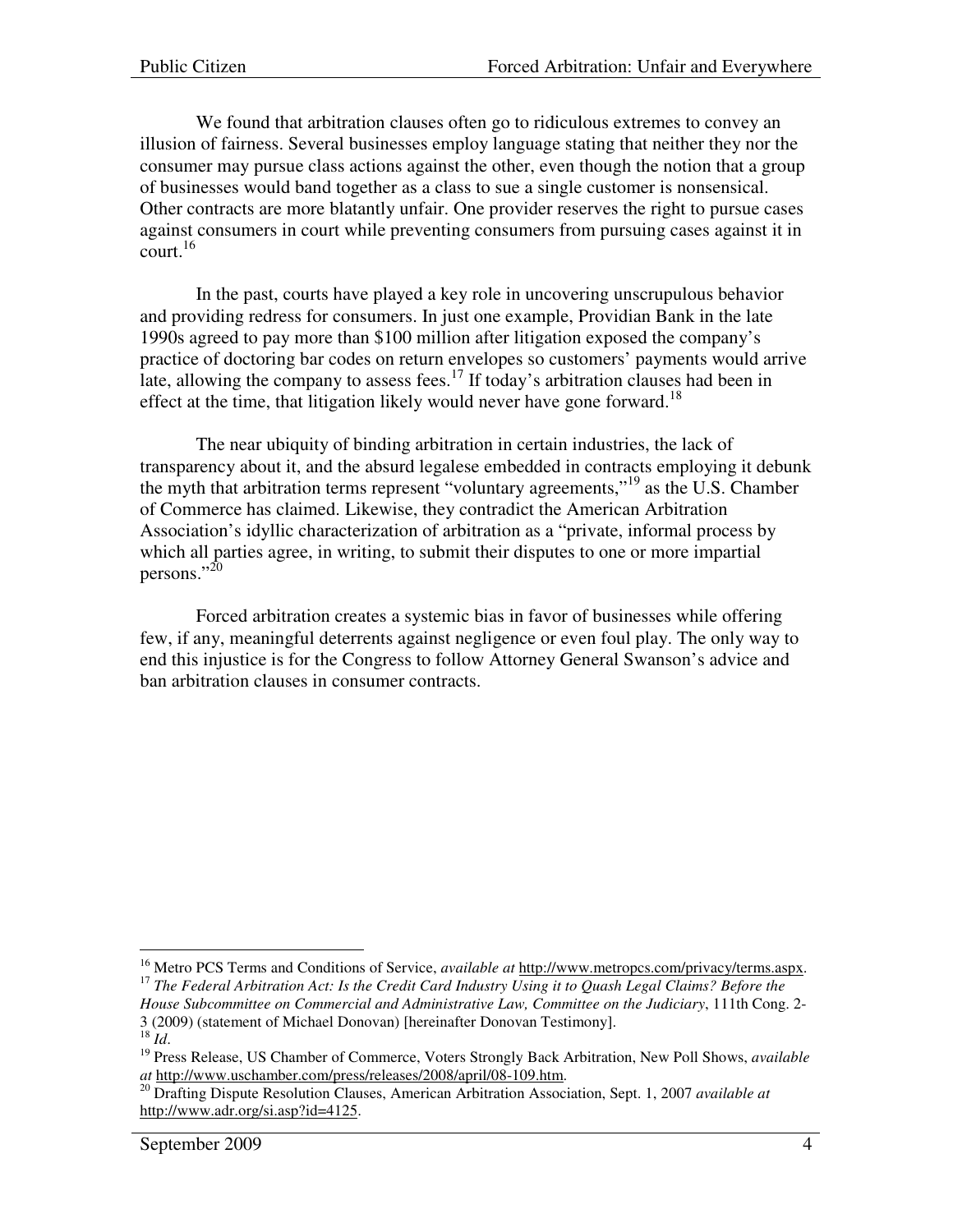# **I. Credit Card Providers**

Until recently, all 10 of the largest credit card companies included binding mandatory arbitration terms in their contracts, although three appeared to offer consumers a short window of opportunity to opt out.

This near uniform state of affairs was rocked in late July when NAF, the largest administrator of debt collection arbitrations, agreed to shut down its business less than a week after being accused by Minnesota's Attorney General Lori Swanson of engaging in a litany of abusive practices. Swanson's alleged that NAF had financial ties to debt collection law firms whose cases it handled, systemically "deselected" arbitrators who ruled against businesses, and recruited individuals likely to rule against consumers to serve as purportedly "neutral" arbitrators.<sup>21</sup>

The same week that NAF agreed to shutter its consumer arbitration practice, AAA announced that it would stop accepting debt collection cases while problems relating to debt-collection arbitration were considered. AAA acknowledged "legitimate concerns" over arbitrator neutrality, rules of evidence, and consumers' difficulty defending themselves in identity theft cases. $22$ 

Shortly thereafter, Bank of America and JPMorgan Chase said they would cease requiring their consumers to settle disputes in binding arbitration,  $^{23}$  while American Express said it was "evaluating" its policy.<sup>24</sup> But most major credit card providers still force their customers to settle disputes in binding mandatory arbitration.<sup>25</sup> Moreover, Bank of America and JPMorgan Chase may reinstitute binding mandatory arbitration at any time.

Although publicity over the NAF scandal might prompt some consumers to seek information about companies' arbitration policies, we found that credit card companies hold it closely. Only three of the 10 credit card providers we queried would share the contractual language of their arbitration clauses with us. (A Public Citizen employee was able to obtain a contract from a fourth provider because he was a holder of the firm's card.) One provider, U.S. Bank, required our caller to divulge his Social Security number before the firm would answer any questions on arbitration and, even then, the firm limited its answers to general responses over the telephone.<sup>26</sup>

 $21$  Swanson Testimony at 3.

<sup>&</sup>lt;sup>22</sup> Letter from William Slate II, President of AAA to Lori Swanson, Minnesota Attorney General (July 20, 2009).

<sup>23</sup> Kathy Chu, *BofA Drops Mandatory Arbitration* Clauses, USA TODAY, Aug. 14, 2009, at 1B.

<sup>24</sup> Jonathan Stempel, *Bank of America ends arbitration of card disputes*, REUTERS, Aug. 13, 2009.

<sup>&</sup>lt;sup>25</sup> At least in the short term, credit card companies and collection agencies may have difficulty finding an arbitration firm willing to administer their disputes. In the wake of AAA and NAF's announcements that they would cease performing debt collection arbitrations, Public Citizen called JAMS, the best known national arbitration firm aside from AAA and NAF. JAMS General counsel Jay Welsh said the firm had only rarely handled such cases in the past and has no intention of opening that line of business. Interview with JAMS General Counsel Jay Welsh, Aug. 21, 2009.

 $26$  Phone conversation with U.S. Bank employee (Apr. 23, 2009).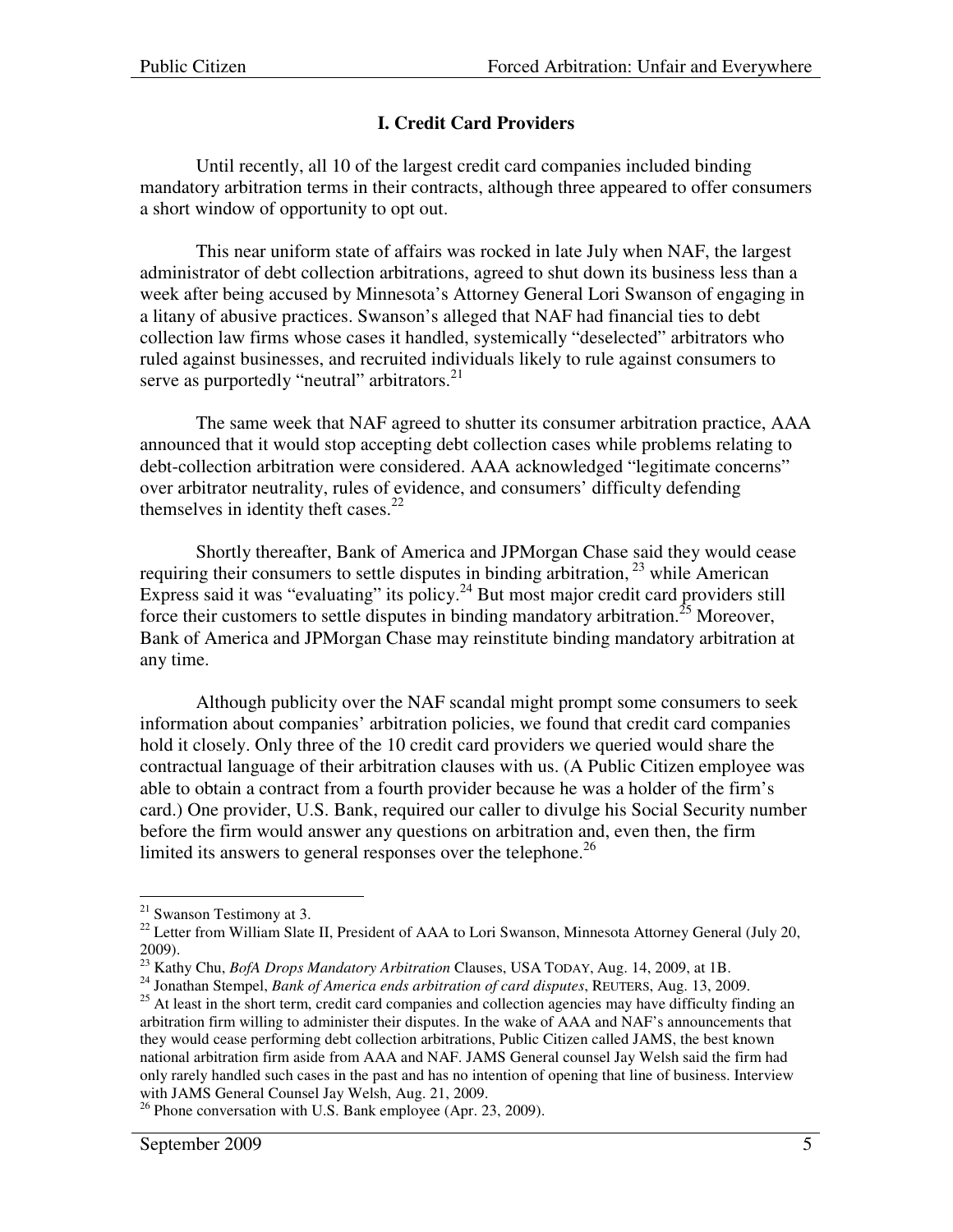Each of the actual credit card contracts we obtained prohibited consumers from taking legal action as a class, which is the only way for consumers to seek redress unless they have large claims.

Most banks will provide non-customers with only rudimentary details about their arbitration policies. For example, the only reference to arbitration on the electronic application form on Wachovia's Web site is that "claims and disputes will be subject to arbitration."<sup>27</sup> Citibank does not even mention arbitration in the terms and conditions in the online application we found.<sup>28</sup>

Consulting with credit card representatives is usually futile, as well. We typically first encountered a sales representative who was unable to answer questions about arbitration. The representative would then transfer us to the firm's customer service department. A customer service agent, in turn, would say that he or she was only authorized to speak with people who are already customers, not prospective ones. Some agents assured us that their full agreement was available online, when in fact their Web sites included only fleeting references to arbitration, if any.

Of those willing to discuss the specifics of arbitration, some provided information that was likely incorrect. For example, JPMorgan Chase said that Visa or MasterCard served as the arbiter of its disputes.<sup>29</sup> Bank of America said that arbitration is free to consumers except for the cost of their own attorneys. <sup>30</sup> These statements are almost certainly untrue.<sup>31</sup>

One provider characterized its arbitration firm as its own "division." Prior to NAF's termination of its debt collection business, American Express representatives twice referred us to the company's "arbitration provision division."<sup>32</sup> In both instances, the phone number they provided was to the National Arbitration Forum. An NAF representative, in turn, said he could not speak about the specific rules for arbitrations the

http://www.adrforum.com/users/naf/resources/20070801FeeSchedule.pdf. The fee schedule for AAA is available at http://www.adr.org/sp.asp?id=22039.

<sup>27</sup> Credit Card Terms and Disclosures, *available at*

https://www.wachovia.com/foundation/v/index.jsp?vgnextoid=24f9f6534432d110VgnVCM100000127d6f a2RCRD.

<sup>28</sup> Terms and Conditions, *available at*

https://www.accountonline.com/ACQ/DisplayTerms?sc=4T3Z1DG97BCTMDJ860W&app=UNSOL&siteI d=CB&langId=EN&BUS\_TYP\_CD=CONSUMER&DOWNSELL\_LEVEL=2&BALCON\_SC=&B=M& DOWNSELL\_BRANDS=M,M,&DownsellSourceCode1=4T3Z2DV97BCTMDJ860W&B1=M&Downsell SourceCode2=4T3Z3DW97BCTMDJ860W&B2=M&t=t&d=&uc=3KD&AMEX\_PID\_AF\_CODE=&AA  $PID=$ .

Phone conversation with JPMorgan Chase employee (Apr. 23, 2009).

<sup>&</sup>lt;sup>30</sup> Phone conversation with Bank of America employee (Apr. 23, 2009).

<sup>&</sup>lt;sup>31</sup> Neither Bank of America nor JPMorgan Chase would provide its actual arbitration agreement to us, but all other credit card providers arbitrated its claims through NAF or AAA. Both NAF and AAA charged fees to consumers. The fee schedule for NAF is available at

<sup>&</sup>lt;sup>32</sup> Phone conversations with American Express employees (June 23, 2008 and Apr. 23, 2009).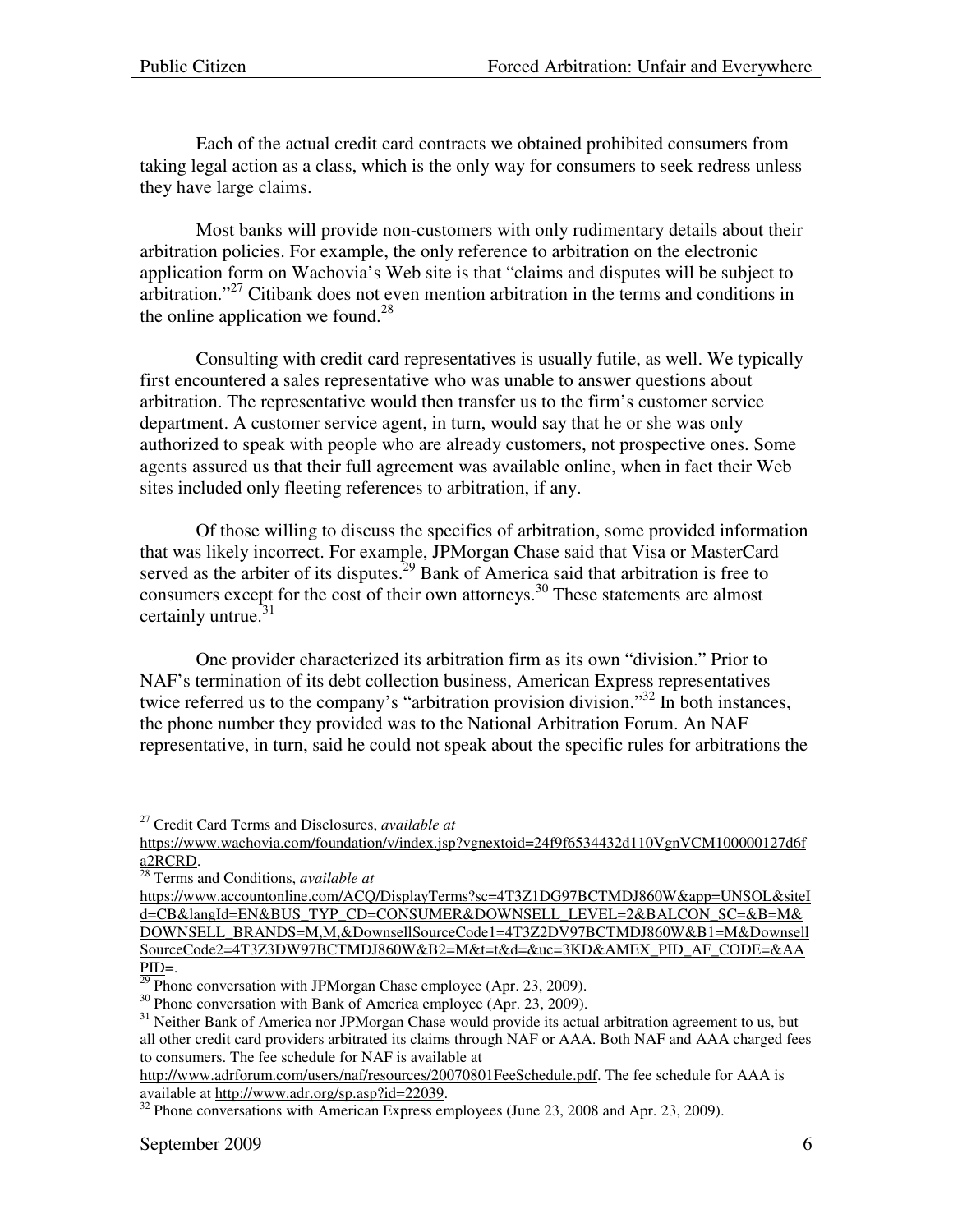firm performed for American Express.<sup>33</sup> Three weeks after NAF ended its consumer arbitration practice, we called American Express back to see whether the firm still referred arbitration questions to NAF. After we were bounced from agent to agent for 30 minutes, a representative offered to transfer us to "another customer service department that knows about arbitration." That "department" turned out to be NAF, which greeted us with an endless series of recorded options.<sup>34</sup>

Of the seven providers that refused to disclose their terms to customers, several justified withholding them on the basis that consumers' credit scores affect some of the terms of the agreement. These claims were not likely accurate. In contracts we obtained, the arbitration provisions were in "cardmember agreements," while consumer-specific terms, such as interest rates, appeared in separate documents. Discover calls this separate document its "Pricing Schedule," Citibank refers to it as the "Fact Sheet.<sup>35</sup>

Some providers that refused to share their terms suggested that we apply for a credit card. If accepted, they said, we would receive the cardholder agreement along with the new card, at which point we could decline to activate the card. But consumers who follow this course would jeopardize their credit scores. In processing credit applications, credit card companies check applicants' credit scores. The act of checking the credit score can cause it to be lowered.<sup>36</sup>

Three providers – Discover, Wachovia, and GE Money – claimed that consumers could opt out of arbitration clauses, although each offered unnecessarily difficult ways to opt out or would not say what the procedure would be. To opt out of Discover's arbitration clause, a cardholder must within thirty days send a written letter to a post office box that includes the cardholder's "name, address, telephone number, account number and signature and must not be sent with any other correspondence."<sup>37</sup> Wachovia also requires written notice within thirty days.<sup>38</sup> It is unclear whether Discover or Wachovia provide confirmation of receipt. GE Money's Web site states that its Cardmember Agreement "includes an arbitration provision that may limit my rights unless I reject that provision under the Agreement's instructions."<sup>39</sup> We were unable to obtain the agreement to learn what the instructions are.

Proponents of mandatory binding arbitration argue that it lowers companies' legal costs, allowing them to offer better deals to consumers. But a more likely effect is that it gives businesses free reign to abuse consumers. Scholars Samuel Issacharoff and Erin F. Delaney described binding mandatory arbitration "nothing but a shield against legal accountability by the credit card companies."<sup>40</sup>

 $33$  Phone conversation with American Express employee (Apr. 23, 2009).

 $34$  Phone conversation with American Express employee (Aug. 19, 2009).

<sup>35</sup> "Cardmember Agreement" Discover Card, "Card Agreement" Citibank (on file with author).

<sup>&</sup>lt;sup>36</sup> Federal Reserve Report at 15-16.

<sup>&</sup>lt;sup>37</sup> "Cardmember Agreement" Discover Card (on file with author).

<sup>&</sup>lt;sup>38</sup> "Wachovia Cardmember Agreement and Disclosure Statement" (on file with author).

<sup>39</sup> Key Credit Terms for the GE Money Platium Card Agreement, *available at* 

https://www.onlinecreditcenter6.com/consumereApply/Internet/gemoney/en/js/TermsConditions.htm <sup>40</sup> Samuel Issacharoff & Erin F. Delaney, *Credit Card Accountability*, 73 U. CHI. L. REV. 157, 173 (2006).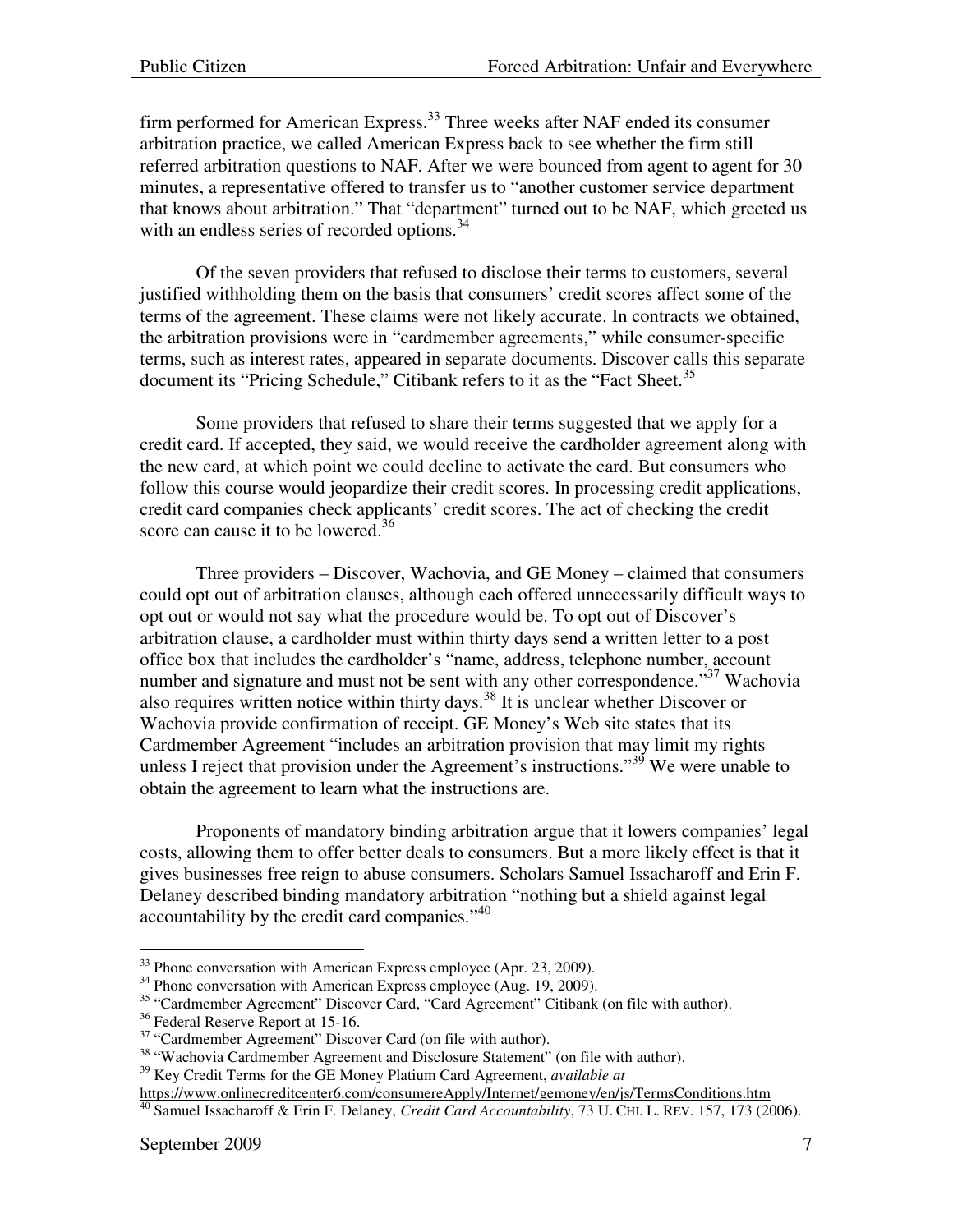Class action lawsuits are often the only effective way to combat these abusive practices. By banning class actions, credit card companies deter consumers from bringing individual claims for which potential damages are smaller than the anticipated legal costs.

Credit card provider Providian was forced to settle a series of consumer lawsuits in the late 1990s alleging that the company imposed late fees on payments that were not actually late, failed to provide the promotional rates it advertised, and steered credit card customers into subprime home equity loans.<sup>41</sup> During the course of litigation, attorneys discovered that Providian had tampered with bar codes on return bill payment envelopes to increase the likelihood that they would receive payments late, upon which they would impose fees.<sup>42</sup> These memos were uncovered because of the discovery rights that litigation provides. Arbitration provides for only limited discovery and offers few deterrents to businesses flouting discovery requests.

Other lawsuits illustrate the importance of class actions remaining an option. Credit card companies have lost litigation or paid out settlements for advertising "no annual fee" cards but changing their terms to include annual fees within months of consumers signing up for cards;  $43$  engaging in "adverse action repricing," a term for raising an interest rate based on information in a consumer's credit report without disclosing what factors caused the increase;<sup>44</sup> failing to disclose up-front charges for making transactions in foreign currencies or with foreign merchants;  $45$  and charging a fee for flight and baggage insurance for travel purchases but failing to cancel these charges when flights were cancelled.<sup>46</sup>

In these cases, the cost of arbitration or litigation would generally be vastly greater than the amount that any individual consumer is owed. Only as a member of a class does a consumer have any practical opportunity to win relief – or a business face any danger of repercussions in the civil justice system for unscrupulous behavior.

<sup>41</sup> Donovan Testimony at 3.

<sup>42</sup> *Id.*

<sup>43</sup> *Rossman v. Fleet Bank*, 280 F.3d 384, 387-88 (3rd Cir. 2002).

<sup>44</sup> *Barrer v. Chase Bank*, 566 F.3d 883, 886 (9th Cir. 2009).

<sup>45</sup> *See In re Currency Conversion Fee Antitrust Litigation*, MDL No. 1409 WL 1834351 (S.D.N.Y. 2009).

<sup>46</sup> *Aviation Data, Inc. v. American Express*, 152 Cal. App. 4th 1522, 1526-28 (2007).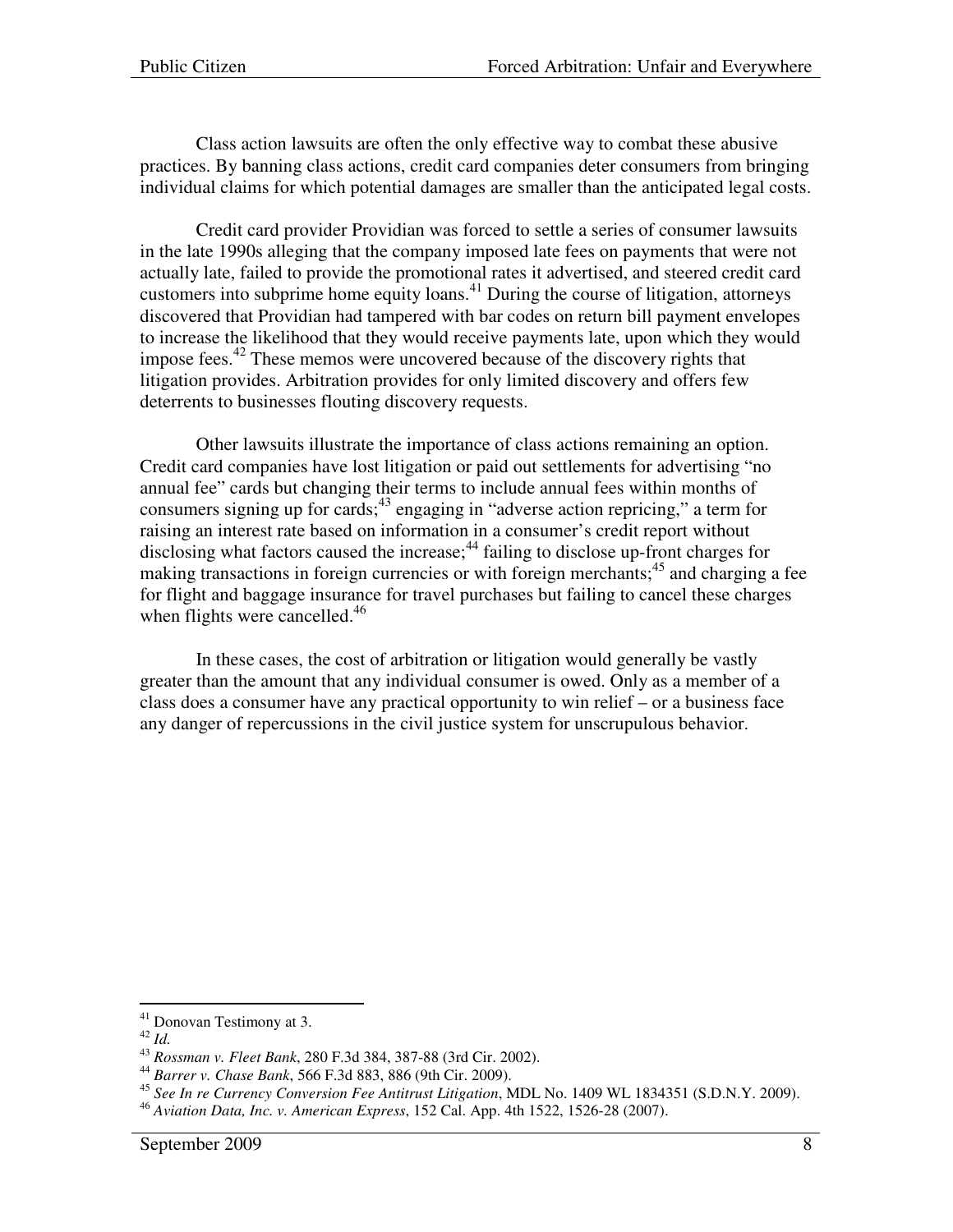| <b>Provider</b>            | Does provider<br>include<br>arbitration<br>terms in<br>contract | Does provider<br>reveal whether<br>its contracts<br>include<br>arbitration? | Does contract<br>ban class<br>actions? | Does provider<br>share contract<br>with<br>prospective<br>customers? |
|----------------------------|-----------------------------------------------------------------|-----------------------------------------------------------------------------|----------------------------------------|----------------------------------------------------------------------|
| <b>Bank of America</b>     | $No***$                                                         | Yes                                                                         | Yes                                    | No                                                                   |
| Citibank                   | Yes                                                             | Yes                                                                         | Yes                                    | Yes                                                                  |
| Capital One                | Yes                                                             | Yes                                                                         | Unknown                                | No                                                                   |
| American<br><b>Express</b> | Yes                                                             | Yes                                                                         | Yes                                    | No                                                                   |
| <b>Discover</b>            | Yes*                                                            | Yes                                                                         | Yes                                    | Yes                                                                  |
| Wachovia                   | Yes*                                                            | Yes                                                                         | Yes                                    | Yes                                                                  |
| <b>HSBC</b>                | Yes                                                             | Yes                                                                         | Unknown                                | No                                                                   |
| G.E. Money                 | Yes**                                                           | Yes                                                                         | Unknown                                | No                                                                   |
| U.S. Bank                  | Yes                                                             | Yes                                                                         | Unknown                                | No                                                                   |
| JPMorgan<br>Chase          | No***                                                           | Yes                                                                         | Unknown                                | No                                                                   |

#### **Figure II: Use of Forced Arbitration Clauses by Credit Card Providers**

\* Opt out available.

\*\* Agent reported that opt out is available, but refused to furnish actual language.

\*\*\* Announced it would stop using arbitration following NAF's announcement that it would end its consumer arbitration practice.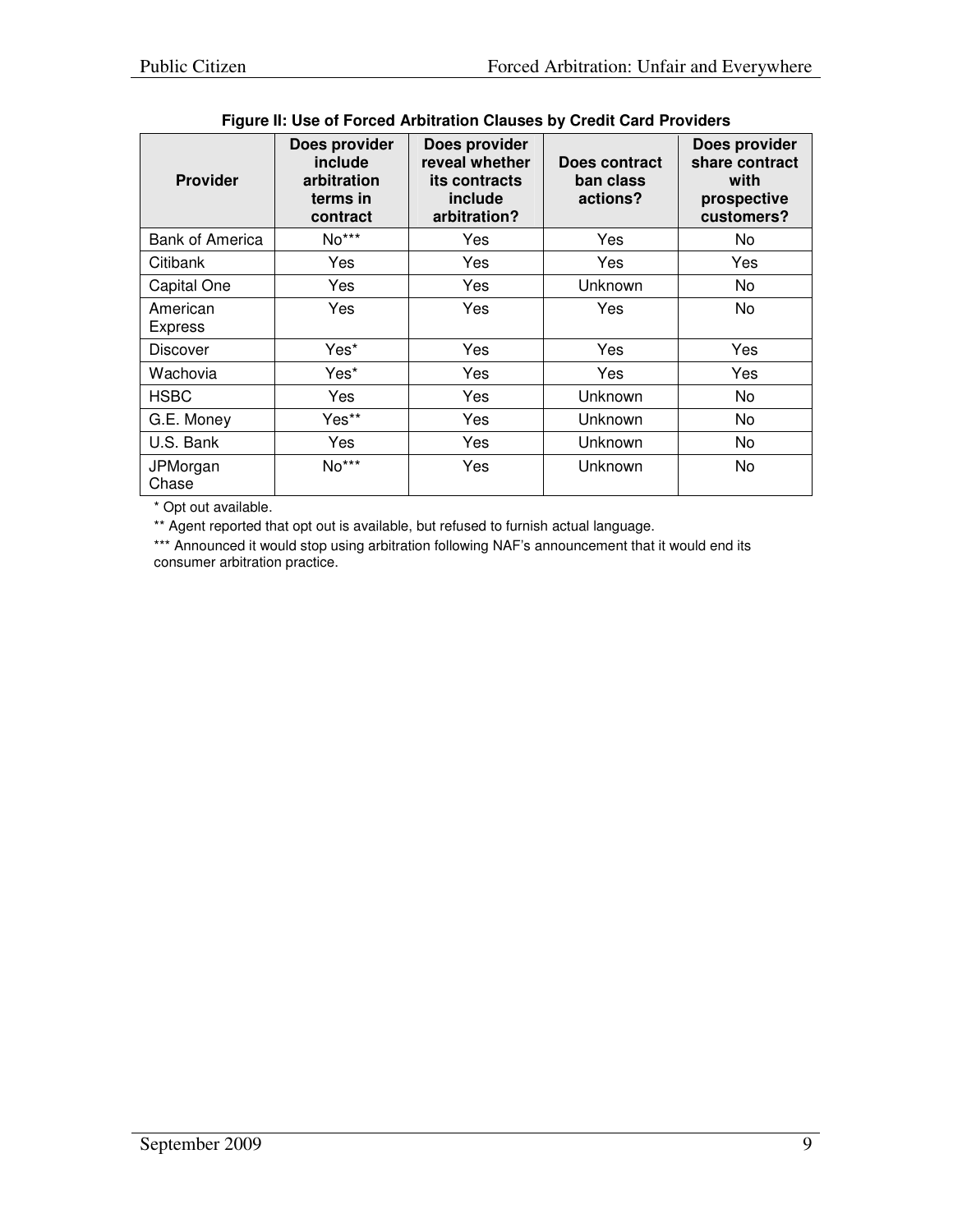### **II. Banks**

Of the seven banks from which we were able to obtain deposit agreements, five force arbitration on their customers. The two exceptions are Bank of America, which recently dropped its arbitration provision, and TD Bank.<sup>47</sup> One bank refused to reveal its terms to anyone who was not already a customer.<sup>48</sup> All five banks that use arbitration also prohibit consumers from pursuing claims as a class.

Consumers inquiring to bank employees about the meaning of mandatory arbitration clauses are bound to be disappointed. Not a single bank representative we spoke with was familiar with arbitration.

We learned whether banks required arbitration only by reading deposit agreements, which we obtained with varying degrees of difficulty. Some representatives handed out these documents unprompted, some hesitated, and some refused outright. Bank representatives' discretion, rather than banks' policies, appeared to be the main factor affecting whether we could view their deposit agreements. For example, while a representative at one Bank of America branch refused to show us the document, a representative at another branch readily provided it.<sup>49</sup>

At one BB&T branch, a representative claimed that there were no contractual documents associated with opening a bank account. He insisted that this was the case even after being shown copies of deposit agreements from other banks.<sup>50</sup> BB&T does, however, have a deposit agreement.<sup>51</sup> BB&T provided the document on request to a Public Citizen employee who is a customer of BB&T.

Two PNC Bank branches refused to provide us an agreement, saying that the bank would not share its terms until after an account was opened.<sup>52</sup> Among banks from which we obtained deposit agreements, TD Bank was the only one that did not require arbitration.<sup>53</sup>

Litigation is a potential check on abusive practices in the banking industry. For example, in 1999 Wells Fargo paid \$6.7 million to settle a lawsuit accusing it of illegally selling personal information to telemarketers.<sup>54</sup> Suing as a class was the only viable solution for Wells Fargo's customers because their damages – allegedly including receiving harassing telephone calls and excessive mail – were difficult to calculate and may have been too small for any individual claim to justify the cost of litigation. If Wells

<sup>47</sup> Robin Sidel, *Bank of America Ends Arbitration Practice*, WALL STREET JOURNAL ONLINE, Aug. 14, 2009, *available at* http://online.wsj.com/article/SB125019071289429913.html*.* 

<sup>&</sup>lt;sup>48</sup> Visits to PNC branches (June 8-9, 2009).

<sup>49</sup> Visits to Bank of America branches (June 8-9, 2009).

<sup>50</sup> Visit to BB&T branch (June 8, 2009).

 $51$  One of our researchers has an account with BB&T and was able to obtain its deposit agreement.

<sup>52</sup> Visits to PNC branches (June 8-9, 2009).

<sup>&</sup>lt;sup>53</sup> Visit to TD Bank branch (June 19, 2009).

<sup>54</sup> Harriet Chiang, *Wells Fargo Settles Lawsuit*, S.F. CHRON*.*, Aug. 24, 2004, at C1.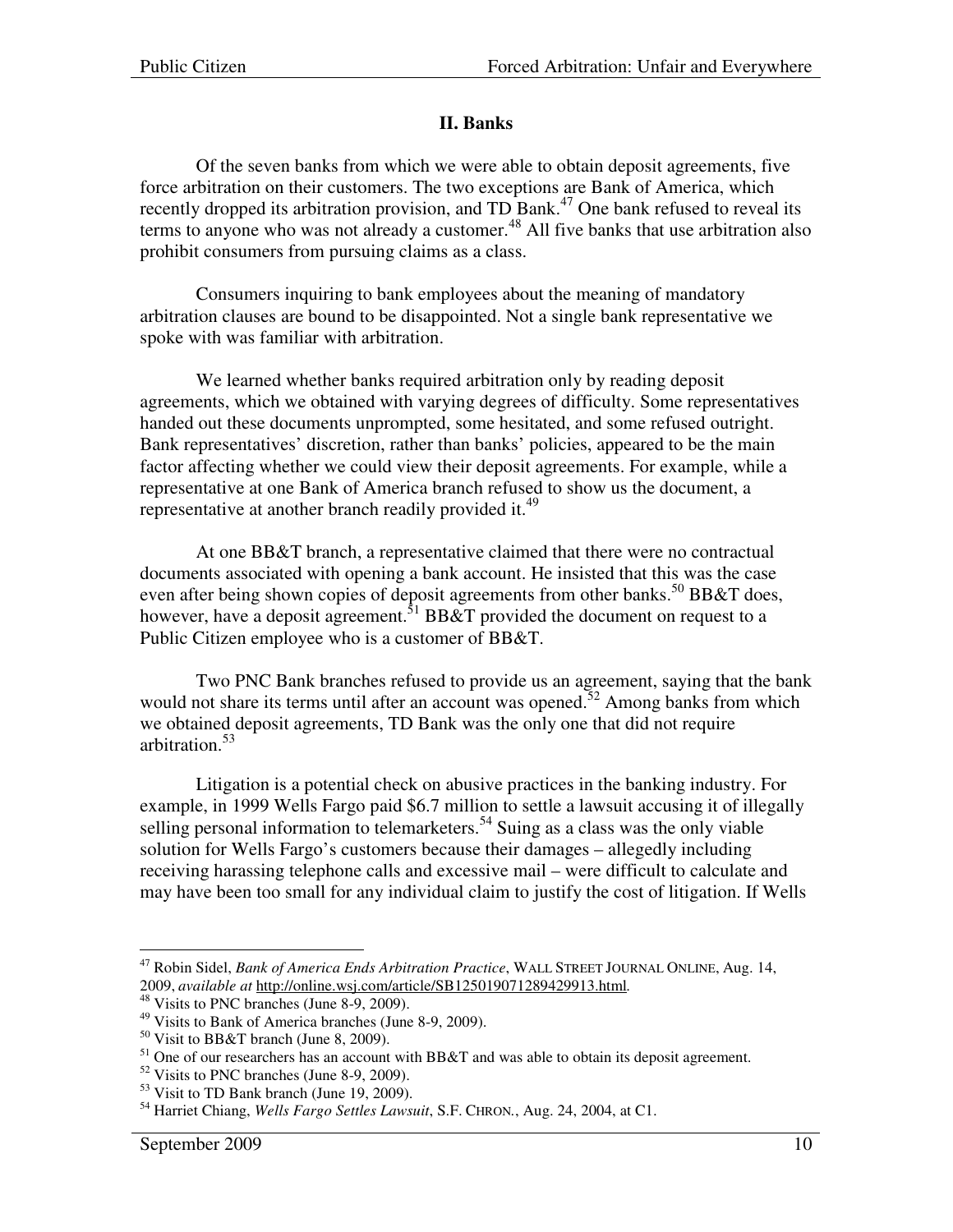Fargo's customers were bound by the arbitration clauses banning class actions, that lawsuit likely would not have gone forward.

| <b>Provider</b>        | Does provider<br>include<br>arbitration<br>terms in<br>contract | Does provider<br>reveal whether<br>its contracts<br>include<br>arbitration? | Does contract<br>ban class<br>actions? | Does provider<br>share contract<br>with<br>prospective<br>customers? |
|------------------------|-----------------------------------------------------------------|-----------------------------------------------------------------------------|----------------------------------------|----------------------------------------------------------------------|
| <b>Bank of America</b> | No.                                                             | Yes                                                                         | Yes                                    | Yes                                                                  |
| BB&T                   | Yes                                                             | Yes                                                                         | Yes                                    | No                                                                   |
| Citibank               | Yes                                                             | Yes                                                                         | Yes                                    | Yes                                                                  |
| Chevy Chase            | <b>Yes</b>                                                      | No                                                                          | No                                     | Yes                                                                  |
| <b>PNC Bank</b>        | Unknown                                                         | No                                                                          | Unknown                                | No                                                                   |
| Wachovia               | Yes                                                             | Yes                                                                         | Yes                                    | Yes                                                                  |
| TD Bank                | No.                                                             | No                                                                          | No                                     | Yes                                                                  |
| SunTrust               | Yes                                                             | Yes                                                                         | Yes                                    | Yes                                                                  |

#### **Figure III: Use of Forced Arbitration Clauses by Personal Banking Institutions**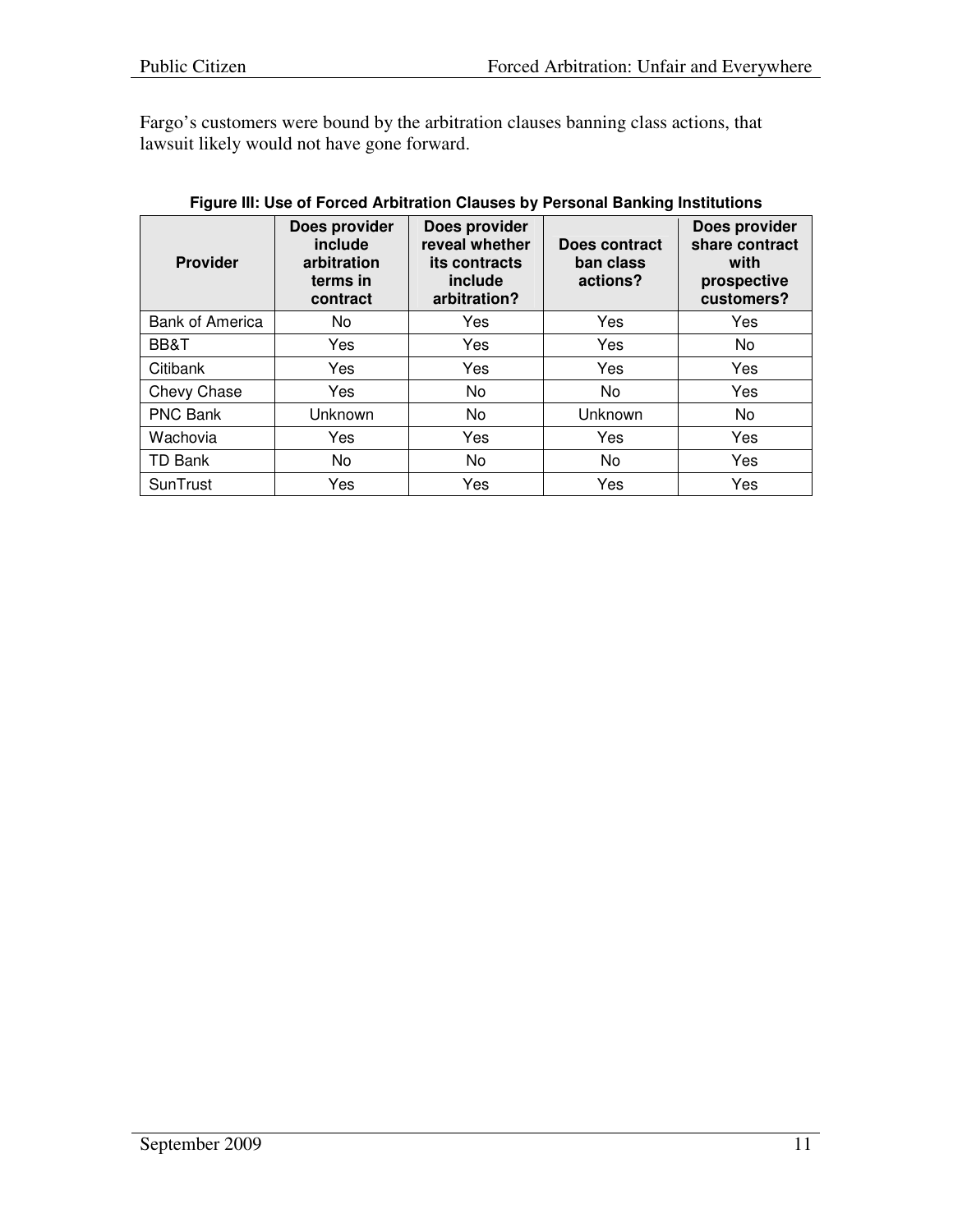## **III. Cell Phones**

Nine of the 10 cell phone companies we queried force arbitration on their customers. Two providers, T-Mobile and Cricket, allow consumers to opt out. Of the nine providers that use arbitration, all but one bans class actions.

Each of the top 10 providers publishes its contract online. MetroPCS's contract is particularly notable. It affords itself – but not its customers – the right to pursue damages in court. Its contract reads in part, "Notwithstanding the foregoing MetroPCS has the right to institute legal or equitable proceedings in any court of competent jurisdiction for claims or disputes  $\ldots$  ...<sup>55</sup>

Litigation has enabled consumers to change some of the industry's most unfair practices. After becoming subject to numerous lawsuits and being threatened by regulation, cell phone providers began prorating early termination fees based on the amount of time left on a customer's contract.<sup>56</sup>

Separately, AT&T customers won refunds in 2008 for unauthorized charges from third-party content providers who supplied ring tones and daily text messages but failed to adequately explain the charges.<sup>57</sup> Consumers also won a settlement against Sprint-Nextel in 2006 resulting from a complaint alleging that Sprint "misled customers by concealing rate increases, hiding various regulatory fees, failing to disclose that it rounded minutes up to the next whole minute, and failing to disclose the limitations of its geographical coverage and capacity."<sup>58</sup>

<sup>55</sup> Metro PCS Terms and Conditions of Service, *available at* http://www.metropcs.com/privacy/terms.aspx. <sup>56</sup> Elise Ackerman, *People Happier with cell phone service*, SAN JOSE MERCURY NEWS, Dec. 12, 2008, at

<sup>1</sup>C.

<sup>57</sup> *AT&T settles lawsuits over cell-phone content fees*, REUTERS, June 3, 3008.

<sup>58</sup> Dan Margolies, *Class-action suit alleged hidden fees and other charges: Judge OKs settlement*, K.C. STAR, Sep. 13, 2006, at C3.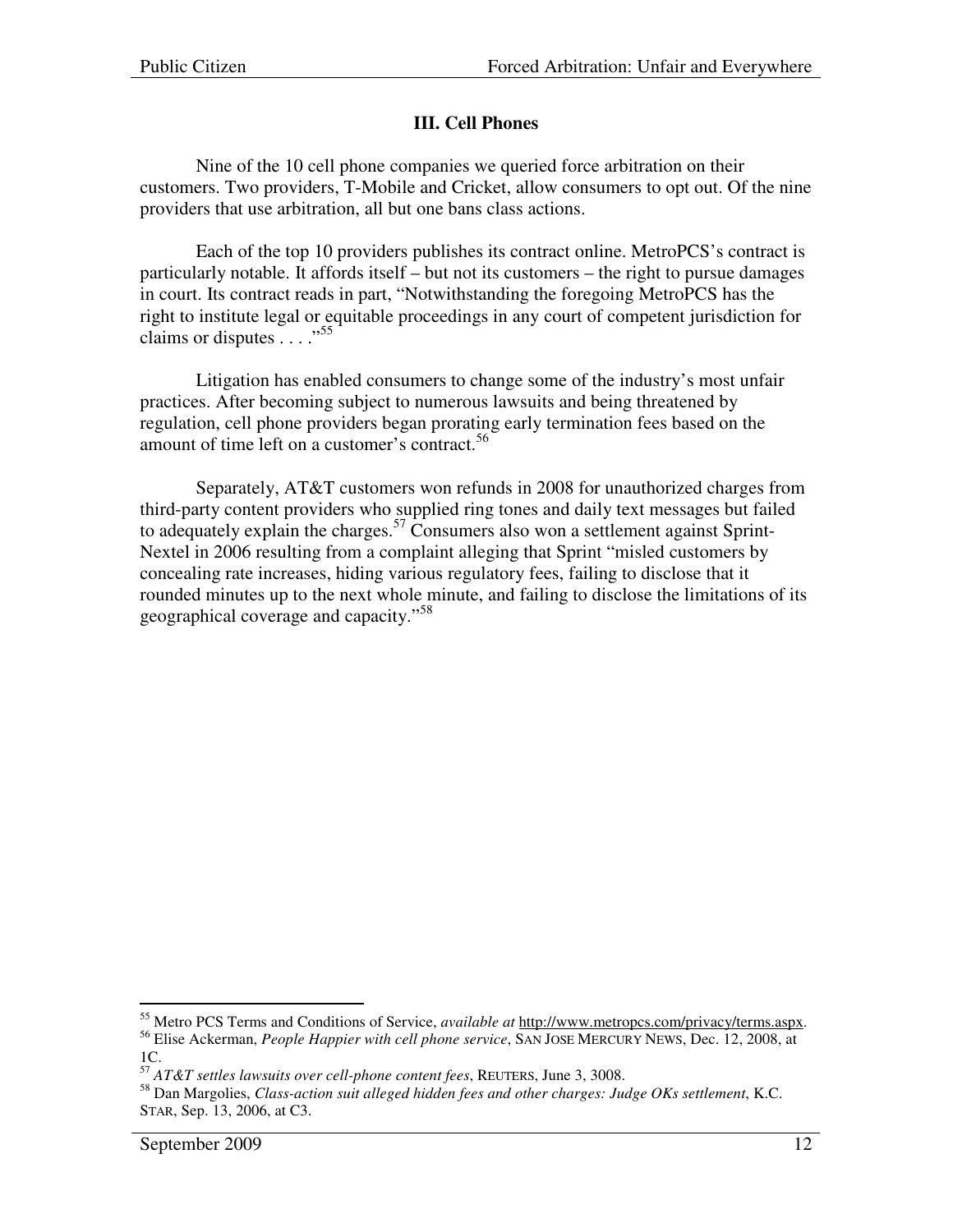| 000 011 01000 AUDIVIANON ORGOOD BY OUNT NONOT FORROLD |                                                                  |                                                                             |                                        |                                                                      |
|-------------------------------------------------------|------------------------------------------------------------------|-----------------------------------------------------------------------------|----------------------------------------|----------------------------------------------------------------------|
| <b>Provider</b>                                       | Does provider<br>include<br>arbitration<br>terms in<br>contract? | Does provider<br>reveal whether<br>its contracts<br>include<br>arbitration? | Does contract<br>ban class<br>actions? | Does provider<br>share contract<br>with<br>prospective<br>customers? |
| Verizon<br><b>Wireless</b>                            | Yes                                                              | Yes                                                                         | Yes                                    | Yes                                                                  |
| AT&T                                                  | Yes                                                              | Yes                                                                         | Yes                                    | Yes                                                                  |
| Sprint-Nextel                                         | Yes                                                              | Yes                                                                         | Yes                                    | Yes                                                                  |
| T-Mobile                                              | Yes*                                                             | Yes                                                                         | Yes*                                   | Yes                                                                  |
| Tracfone                                              | Yes                                                              | Yes                                                                         | <b>No</b>                              | Yes                                                                  |
| <b>US Cellular</b>                                    | Yes                                                              | Yes                                                                         | Yes                                    | Yes                                                                  |
| Metro PCS                                             | Yes                                                              | Yes                                                                         | Yes                                    | Yes                                                                  |
| Virgin Mobile                                         | No.                                                              | No                                                                          | No.                                    | Yes                                                                  |
| Cricket                                               | Yes*                                                             | Yes                                                                         | Yes*                                   | Yes                                                                  |
| <b>Boost Mobile</b>                                   | Yes                                                              | Yes                                                                         | Yes                                    | Yes                                                                  |

# **Figure IV: Use of Forced Arbitration Clauses by Cell Phone Providers**

\* Opt out available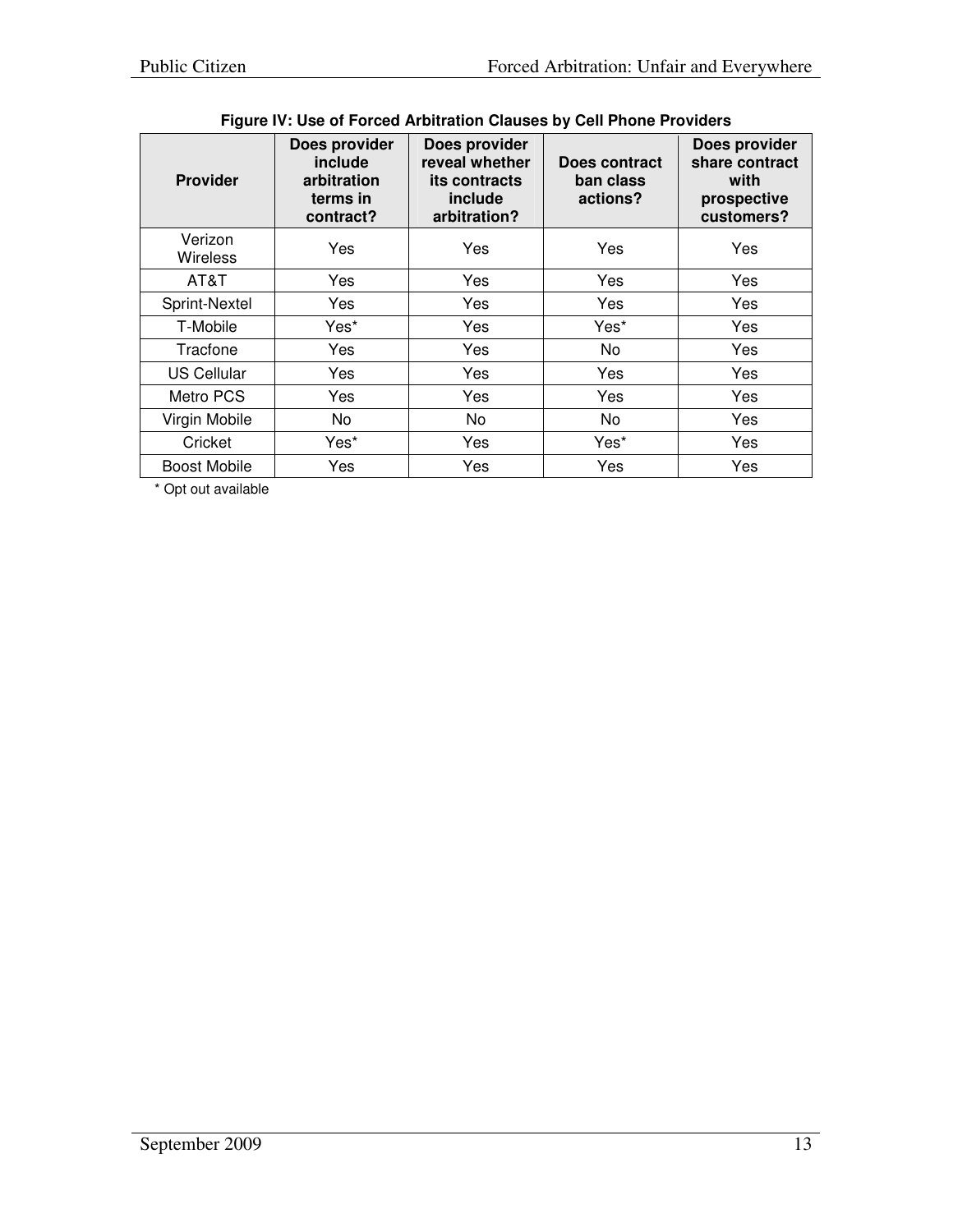# **IV. Computer Manufacturers**

Four of the 10 computer makers we queried include forced arbitration clauses in their sales contracts. We also investigated forced arbitration in the manufacturers' financing contracts. Of seven companies that provided financing options, four required arbitration, one did not, and two provided multiple financing options, with varying policies on arbitration.

Financing is typically offered either through an account that extends a line of credit, a credit card account that is initiated with a computer purchase, or a third party that extends a line of credit.

The most common financing option involves computer companies offering consumers a credit card. Hewlett-Packard, Sony, Apple, and Toshiba offer credit cards with promotional rates to consumers who purchase a computer. These cards all require arbitration. Toshiba and Lenovo also offer financing through a company called Bill Me Later, which is operated by CIT Bank. This agreement does not require arbitration.<sup>59</sup>

Dell's financing option takes the form of a membership in what is referred to as a preferred account. This membership is essentially a financing agreement through CIT Bank. It requires arbitration.<sup>60</sup>

Lawsuits against computer manufacturers have forced them to compensate consumers for alleged false claims and faulty products. Dell settled one lawsuit in which it was accused of selling new computers with used parts and with smaller-than-advertised monitors.<sup>61</sup> In other cases, Hewlett-Packard paid a settlement to consumers for producing computers that froze during normal use  $62$  and settled another case regarding computers that plaintiffs alleged were prone to causing the loss or corruption of data because of a defective part.<sup>63</sup> Because monetary damages to individual plaintiffs would have been relative small or hard to quantify in these instances, class action suits were the only viable way to remedy these companies' practices.

- content/fetch?hash=PD4106KD&content=bmlweb/bmlwebtnc.html
- <sup>60</sup> Dell Preferred Account Preliminary Credit Agreement*, available at* https://financing.dell.com/financing/us\_ca/doc.aspx?doc=dpa\_terms\_printsave\_popup.

<sup>63</sup> Settlement Agreement and Release at 40-41, *Grider v. Compaq Computing Co.*, (Okla. Dist. Ct. of Cleveland County) (CJ-2003-969-L), *available at* http://www.barrettgrider-vhpcompaq.com/pdfs/Settlement%20Agreement%20and%20Release.pdf.

 $\overline{a}$ <sup>59</sup> Terms and Conditions of the Bill Me Later® Payment System, *available at* https://www.securecheckout.billmelater.com/paycapture-

<sup>61</sup> *In Brief*, DALLAS MORNING NEWS, Apr. 22, 1997, at 15D.

<sup>62</sup> *Around the Nation*, HOUSTON CHRON*.*, Mar. 22, 2006, at 3.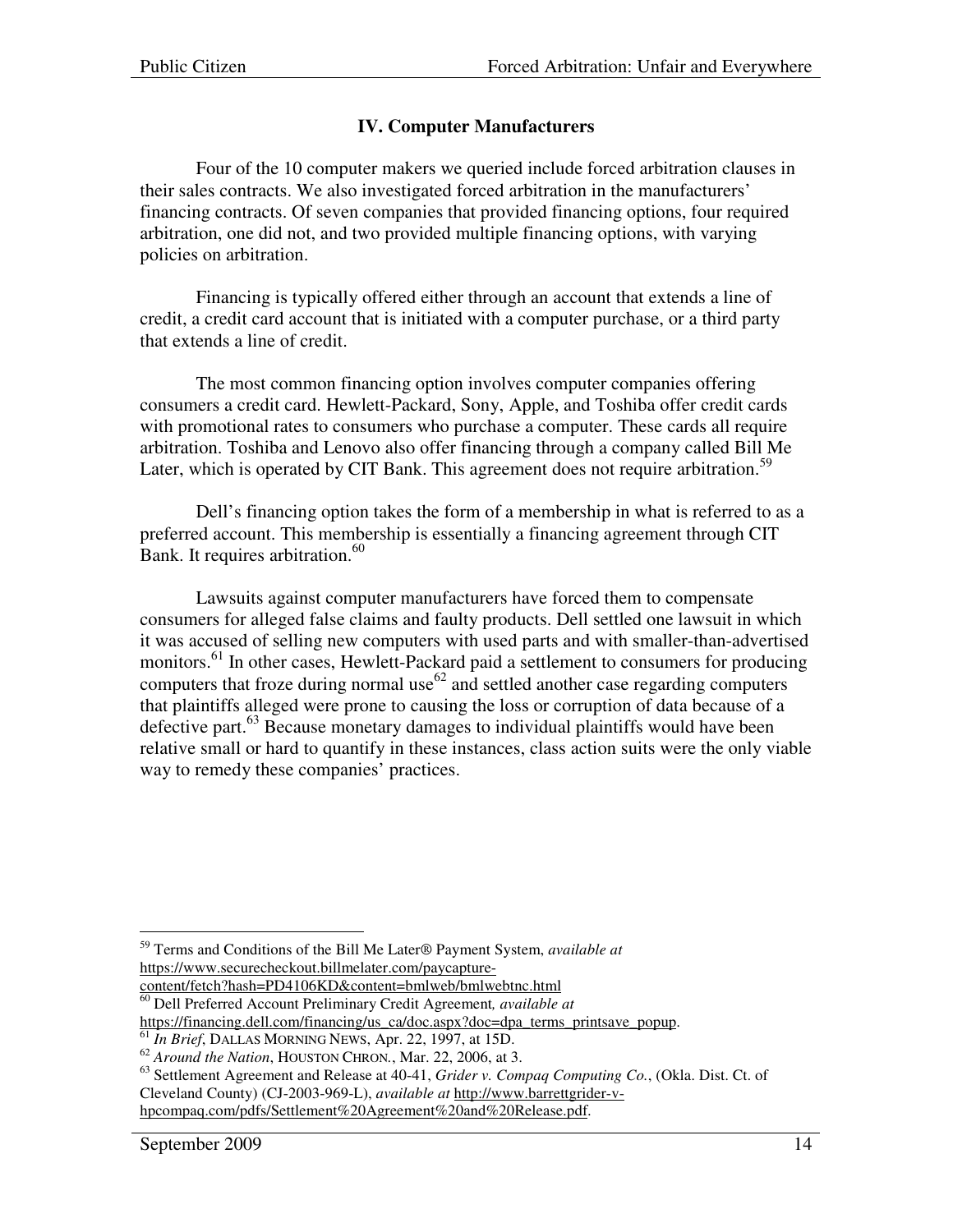| <b>Provider</b> | Does provider<br>include<br>arbitration<br>terms in<br>contract? | Does provider<br>include<br>arbitration<br>terms in<br>financing? | Does contract<br>ban class<br>actions? | Does provider<br>share contract<br>with<br>prospective<br>customers? |
|-----------------|------------------------------------------------------------------|-------------------------------------------------------------------|----------------------------------------|----------------------------------------------------------------------|
| Dell            | Yes                                                              | Yes                                                               | Yes                                    | Yes                                                                  |
| Lenovo (IBM)    | No                                                               | No                                                                | No                                     | Yes                                                                  |
| Hewlett-Packard | No.                                                              | Yes                                                               | No                                     | Yes                                                                  |
| Gateway/Acer    | Yes                                                              | Variable                                                          | Yes                                    | Yes                                                                  |
| Sony            | No.                                                              | Yes                                                               | No                                     | Yes                                                                  |
| Apple           | No                                                               | Yes                                                               | No                                     | Yes                                                                  |
| Samsung         | No                                                               | Financing not<br>available                                        | No                                     | Yes                                                                  |
| Toshiba         | Yes                                                              | Variable                                                          | Yes                                    | Yes                                                                  |
| Fujitsu         | Yes                                                              | Financing not<br>available                                        | No                                     | Yes                                                                  |
| Asus            | Unknown                                                          | Financing not<br>available                                        | Unknown                                | Unknown                                                              |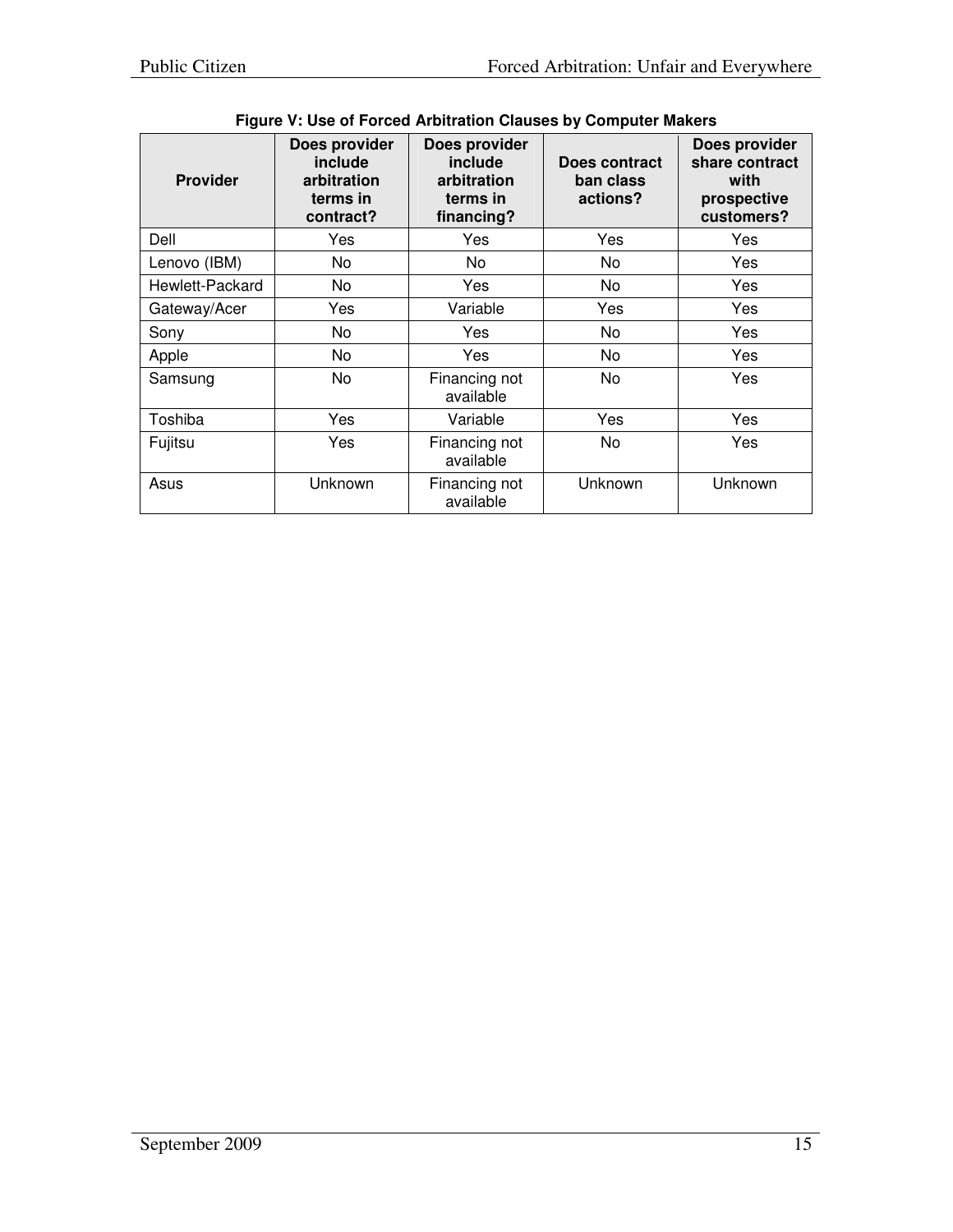## **V. Cable and Internet Providers**

Six of 13 cable or satellite television and Internet service providers we surveyed include arbitration clauses in their contracts. One of the six permits customers to opt out of the arbitration clause. Each of the providers requiring arbitration also prohibits class actions. All 13 companies make their service agreements available online.

Lawsuits against cable and Internet providers show why class actions, in court, are an important tool for policing companies' behavior. While monetary damages to individuals harmed by these industries' unfair practices are often relatively low, the practices nonetheless serve to deprive consumers of the services they paid for. Besides reimbursing consumers, successful class actions stop abusive practices and help deter future ones.

For example, class action lawsuits have ended several abusive practices in this industry. DirecTV lost a class action lawsuit in 2008 alleging that it failed to provide the DVD players that its customers were promised in exchange for signing up for the service.<sup>64</sup> Comcast lost a class-action suit in 2003 and was ordered to pay \$13.7 million for violating trade practices by unilaterally imposing an unreasonably high late fee as a form of liquidated damages.<sup>65</sup>

| <b>Provider</b>               | Does provider<br>include arbitration<br>terms in contract? | Does contract<br>ban class<br>actions? | Does provider<br>share contract with<br>prospective<br>customers? |
|-------------------------------|------------------------------------------------------------|----------------------------------------|-------------------------------------------------------------------|
| Comcast                       | Yes*                                                       | Yes                                    | Yes                                                               |
| Time Warner Cable             | Yes                                                        | Yes                                    | Yes                                                               |
| Cox Communications            | No                                                         | No                                     | Yes                                                               |
| <b>Charter Communications</b> | No                                                         | No                                     | Yes                                                               |
| <b>DirecTV</b>                | Yes                                                        | Yes                                    | Yes                                                               |
| Dish Network                  | No                                                         | No                                     | Yes                                                               |
| AT&T                          | Yes                                                        | Yes                                    | Yes                                                               |
| <b>RCN</b>                    | No                                                         | No                                     | Yes                                                               |
| Cablevision/Optimum           | No                                                         | No                                     | Yes                                                               |
| Verizon/FIOS                  | No                                                         | No                                     | Yes                                                               |
| Earthlink                     | Yes                                                        | No                                     | Yes                                                               |
| Qwest                         | Yes                                                        | Yes                                    | Yes                                                               |
| <b>Bright House Networks</b>  | No                                                         | No                                     | Yes                                                               |

**Figure VI: Use of Forced Arbitration by Cable TV/Internet Providers**

\* Opt-out available

 $\overline{a}$ <sup>64</sup> Maria Baran, *Class Action Suit Award is Set Against DirecTV*, BELLEVILLE NEWS DEMOCRAT, July 17, 2008, A1.

<sup>65</sup> *District Cablevision Ltd. Partnership v. Bassin*, 828 A.2d 714, 717 (D.C. 2003), Bethany Broida, *Cable Cash*, *LEGAL TIMES*, Jan. 24, 2005, 4.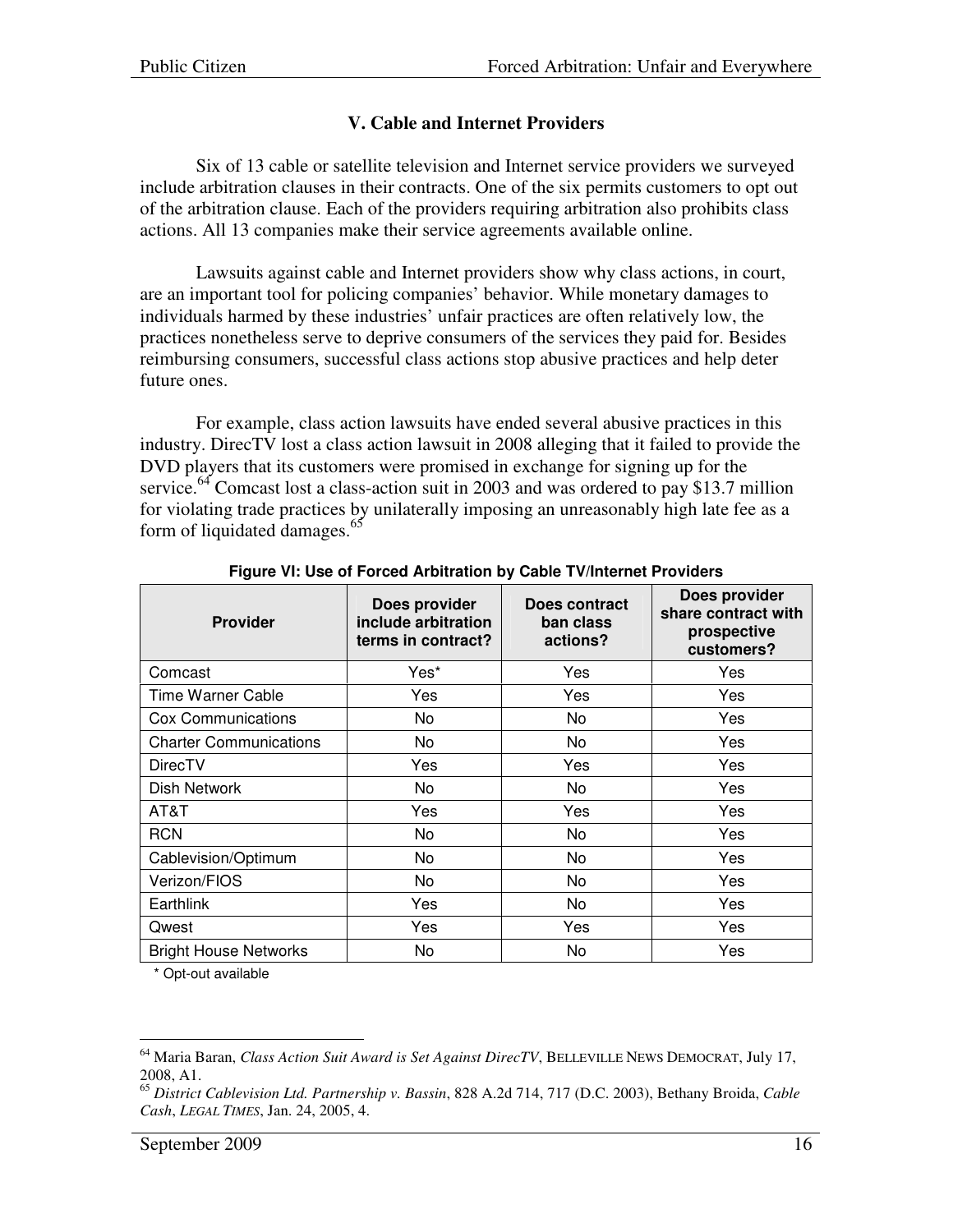## **VI. Auto Dealerships**

Although there are indications that auto dealers almost universally require arbitration clauses as a condition of sale, consumers are not likely to learn whether a particular dealer uses arbitration until they are filling out final paperwork to buy a car.

We queried 15 auto dealers in person or on the telephone. Five told us that they required arbitration, none said that they did not, and 10 were unwilling or unable to provide any information on the subject. We were able to obtain only two sales orders, one of which appeared to be missing a page. The lone complete sales contract that we obtained required arbitration.<sup>66</sup>

There are two key obstacles to determining whether dealerships impose arbitration clauses on their customers: Most dealers will not share contractual information until close to the actual point of sale, and most sales representatives do not know much about forced arbitration.

No employee we spoke to expressed familiarity with forced arbitration until we described it, at which point some indicated a vague understanding. Several sales representatives thought we were referring to non-binding arbitration provided in state lemon laws, which are intended to protect consumers.

We were told on several occasions that all dealerships use precisely the same language. In an e-mail discussions about arbitration clauses, one dealer wrote, "…all dealerships have the same legal paperwork because the state and there [sic] states attorneys [sic] wrote these docs to protect the customer where ever they went to buy a car in Md. So yes we have the same wording."<sup>67</sup> A Mazda dealer we visited provided a similar account.<sup>68</sup>

This is not entirely true. While state laws require certain information to be put in writing for the sale of an automobile in what is generally called a "bill of sale" or "sales" order," the exact language in the forms is not mandated. For example, the two forms we received in whole or in part from Maryland dealers contained slightly varying language.<sup>69</sup>

In our quest to obtain forms, we first tried telephoning dealerships. Although the typical sales orders is just two-to-three pages long, only one dealer was willing to provide a sample document to us, and that document turned out to be incomplete. Representatives gave several different justifications for declining to provide the documents: they did not have access to the documents, the documents were customized to each purchase, the documents were numbered, or the documents were only shown to customers who visit the actual dealership.

 $\overline{a}$  $66$  In-person conversation with Sport Chevrolet employee (June 4, 2009).

 $67$  E-mail from Herb Gordon Nissan employee (June 4, 2009).

 $^{68}$  In-person conversation with Castle Mazda employee (June 4, 2009).

<sup>&</sup>lt;sup>69</sup> Beltway Toyota Sales Order (on file with author), Sport Chevrolet Sales Order (on file with author).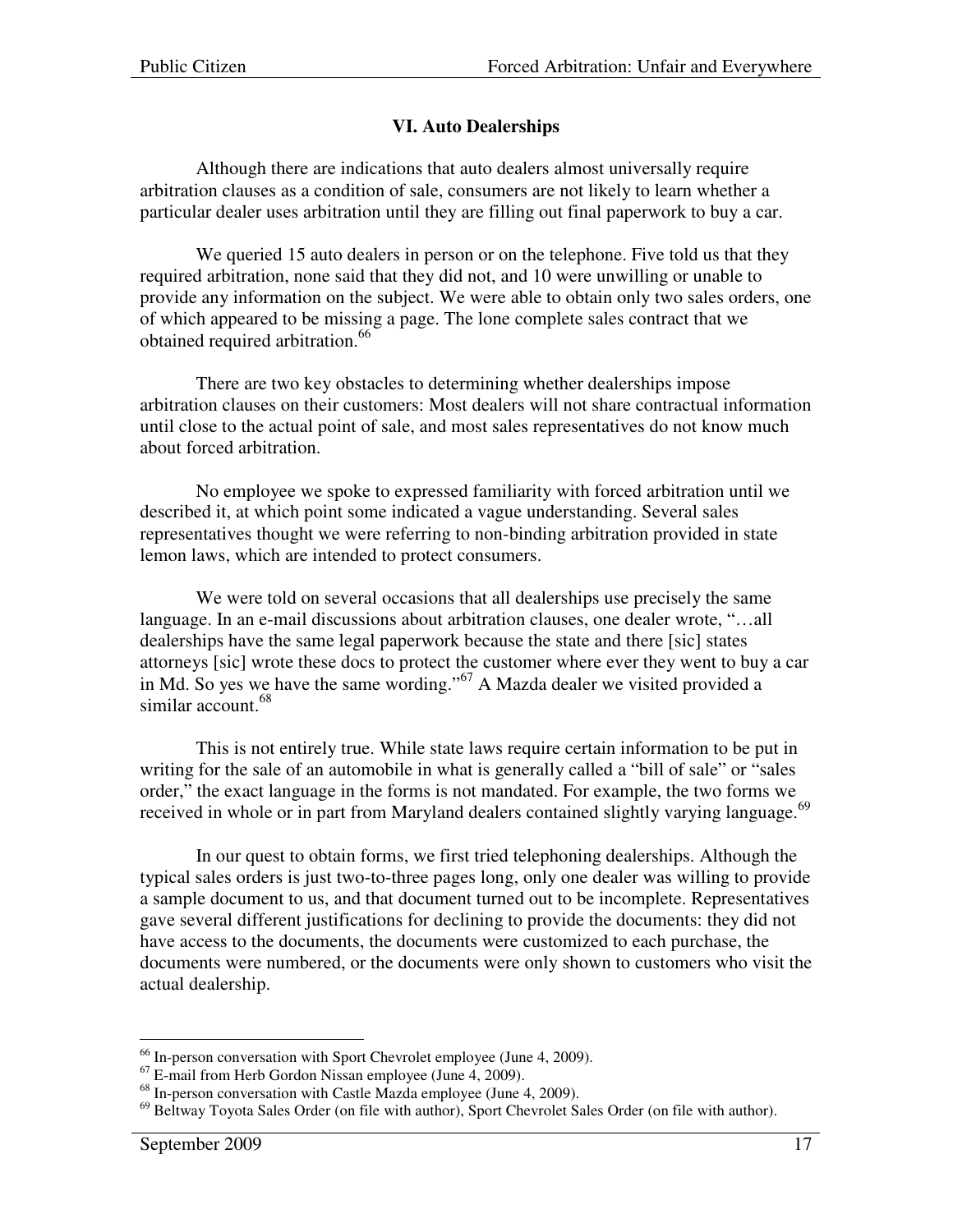Visits to dealerships yielded slightly better results than telephone or e-mail discussions. At two of four dealerships we visited, representatives readily handed us copies of what they believed was a sales order. (In one case, the dealer handed us a lease order in an apparent mistake that we did not realize until we returned to our office.) But two refused to do so, stating that they would only provide the documents further along in the sale process. $70$ 

In denying our request to see contractual terms, a sales representative for a Volkswagen dealership said the method of dispute resolution was immaterial because there would never be a dispute. He said the long history of the dealership ensured that we would have nothing to complain about.<sup>71</sup>

Despite our difficulty in determining whether these specific dealerships required arbitration, other observers have found that nearly all dealers include forced arbitration clauses in sales contracts, financing agreements, or both. In an article for *Mother Jones*, Stephanie Mencimer described her inability to find a dealership that did not use arbitration and quoted a dealer who e-mailed her, "I honestly don't think your [sic] going to find a dealership that will eliminate the arbitration clause.<sup> $272$ </sup> In the end, Mencimer was unable to find a dealer that did not include forced arbitration. She purchased her car from a private seller. $^{73}$ 

But despite finding a private seller, Mencimer was still unable to avoid arbitration. Each financing option she looked into required arbitration.<sup>74</sup> As Rosemary Shahan, founder of Consumers for Auto Reliability and Safety testified before Congress in 2008, even if a consumer finds a dealer or private seller that does not require forced arbitration, financing options almost always require forced arbitration.<sup>75</sup>

We inquired about forced arbitration to auto financing companies.<sup>76</sup> Only three would provide any information at all.<sup>77</sup> Of these, two said they required arbitration,<sup>78</sup> and the third left it up to the dealer to decide.<sup>79</sup>

Giving car buyers the option of taking dealerships to court is the only way to protect consumers from abusive practices that car dealers sometimes engage in. For

 $\overline{a}$  $70$  In-person conversation with Castle Mazda and Castle Ford employees (June 4, 2009).

 $71$  Phone conversation with auto dealership (June 2, 2009).

<sup>72</sup> Stephanie Mencimer, *The Quest for a Car, Sans Arbitration Clause*, MOTHER JONES, *available at*  http://www.motherjones.com/politics/2007/12/quest-car-sans-arbitration-clause.

 $\overline{\hspace{.1em}^{3} d.}$ 

<sup>74</sup> *Id.*

<sup>75</sup> *Hearing on the Arbitration Fairness Act of 2008 Before the Subcommittee on Commercial and Administrative Law of the House Committee on the Judiciary*, 110th Congress, 69 (2008) (testimony of Rosemary Shahan) [hereinafter "Shahan Testimony"].

 $^{76}$  E-mails to media relations employees at GMAC, Toyota, Volkswagen, Ford, Chrysler Financial, Hyundai, and Nissan, (Aug. 24-26, 2009).

 $^{77}$  E-mails from Chrysler Financial (Aug. 27, 2009), Ford Credit (Aug. 31, 2009) and Toyota (Aug. 25, 2009).

<sup>78</sup> E-mails from Chrysler Financial (Aug. 27, 2009) and Ford Credit (Aug. 31, 2009).

 $79$  E-mail from Toyota (Aug 25, 2009).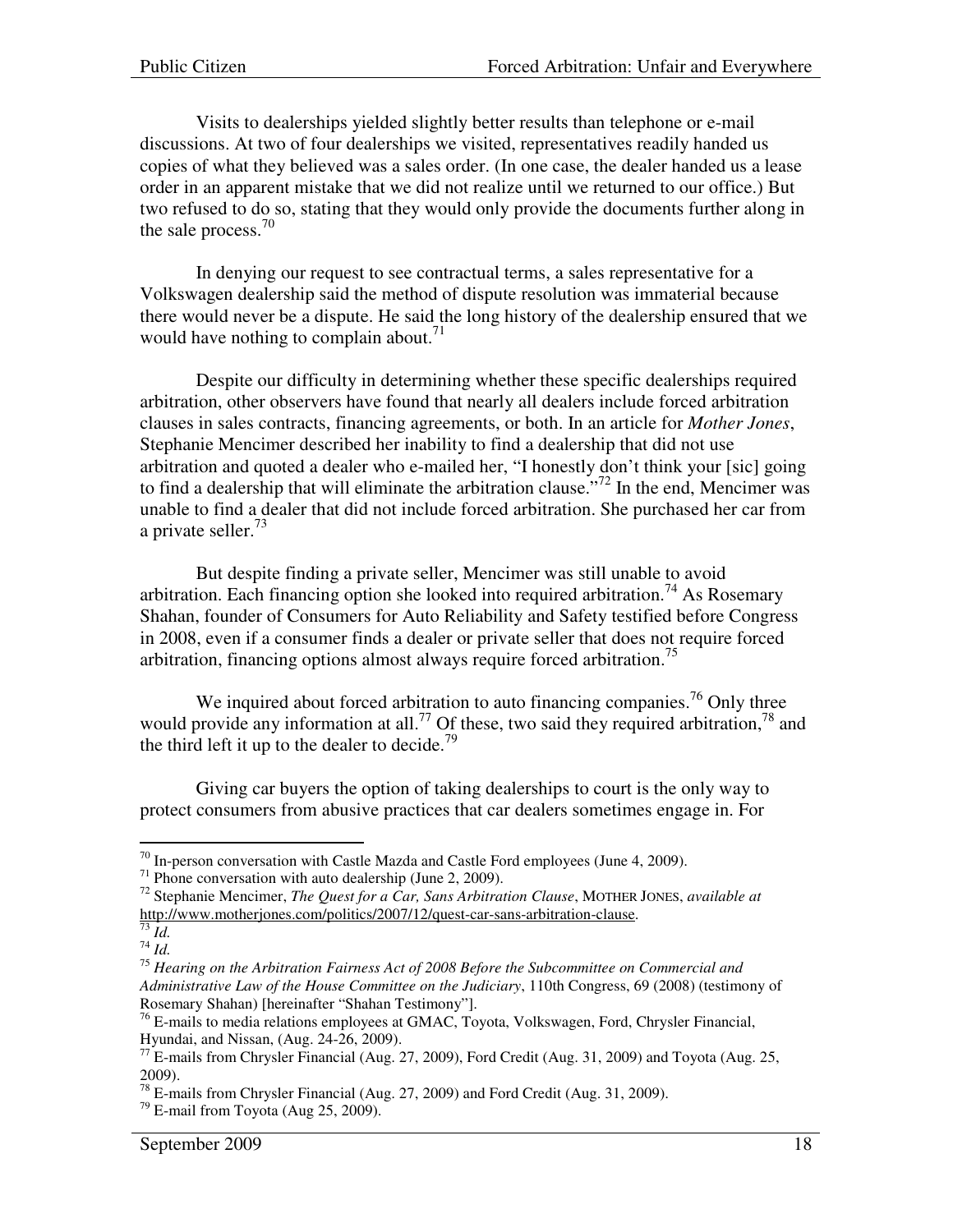example, odometer fraud occurs approximately 450,000 times a year, costing consumers over \$1 billion annually.<sup>80</sup> The Federal Odometer Act specifically allows for victims of odometer fraud to receive the greater of treble damages or \$1,500.<sup>81</sup> Arbitrators, however, are not required to follow these guidelines in determining damages.<sup>82</sup>

Because such a high percentage of dealers were unable or unwilling to provide information on their arbitration policies, we did not include a table with this section.

 $\overline{a}$ <sup>80</sup> Shahan Testimony at 23.

 $81$  49 U.S.C. § 32701 (2000).

<sup>82</sup> Shahan Testimony at 24.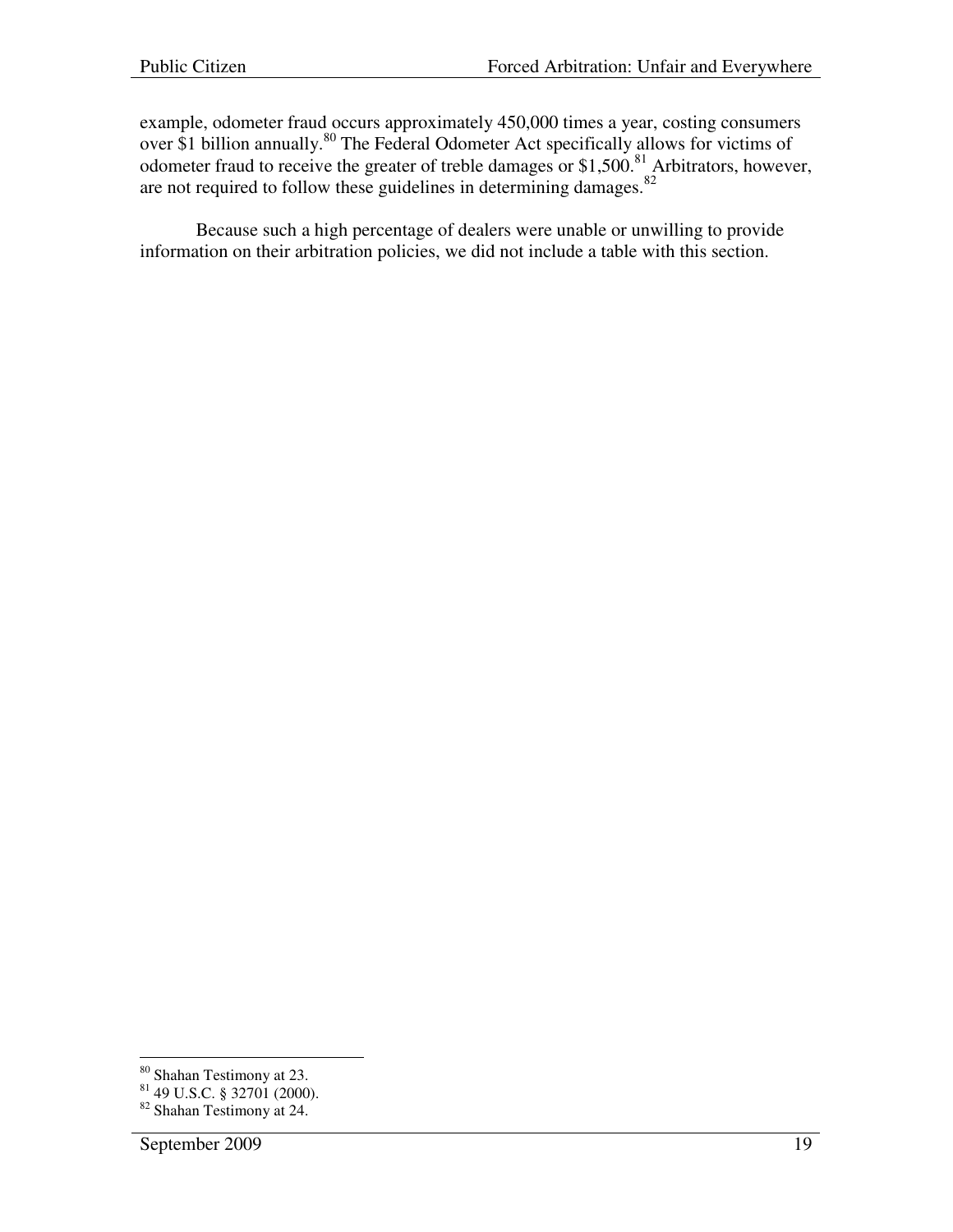## **VII. Brokerages**

All ten of the brokerage companies we studied include arbitration clauses in their customer agreements. All are available online, as required by the National Association of Securities Dealers.<sup>83</sup>

The venue for resolving virtually all disputes between investors and brokers is the arbitration system of the Financial Industry Regulatory Authority (FINRA).<sup>84</sup> FINRA is a self-regulatory organization and "is responsible for the regulatory oversight of all securities firms that do business with the public."<sup>85</sup> While FINRA provides some protections that are not available under other arbitration firms' rules, critics – including those who have participated in the system  $-$  view it as biased against investors.<sup>86</sup>

Securities attorneys have claimed that the fairness of FINRA's arbitration system is compromised by its lack of transparency and its use of panelists who have close associations with the securities industry. $8^{37}$  Critics also contend that the system is not the efficient, low-cost alternative to litigation it was intended to be.<sup>88</sup> William Francis Galvin, Secretary of the Commonwealth of Massachusetts, called it "an industry sponsored damage containment and control program masquerading as a juridical proceeding."<sup>89</sup>

 $\overline{a}$ <sup>83</sup> NASD Conduct Rule 3110(f) (Nat'l Ass'n Secs. Dealers, Inc. 2005), *available at* http://finra.complinet.com/en/display/display\_main.html?rbid=2403&element\_id=3734.

<sup>&</sup>lt;sup>4</sup> Jill E. Fisch, *Top Cop or Regulatory Flop? The SEC at 75*, 98 Va. L. Rev. 785, 802 (2009).

<sup>85</sup> John H. Walsh, *Institution-Based Financial Regulation: A Third Paradigm*, 49 HARV. INT'L L.J. 381, 383 n.17 (2008).

<sup>86</sup> Jill Gross & Barbara Black, *Report to the Securities Industry Conference on Arbitration, Perceptions of Fairness of Securities Arbitration: An Empirical Study* (Feb. 6, 2008), *available at*

http://digitalcommons.pace.edu/cgi/viewcontent.cgi?article=1477&context=lawfaculty.

<sup>87</sup> Gretchen Morgenson, *Is This Game Already Over?*, N.Y. TIMES, June 18, 2006, § 3 (Sunday Business), at 1.

<sup>88</sup> *Id.*

<sup>89</sup> *A Review of the Securities Arbitration System Before the House Subcommittee on Capital Markets, Insurance, and Government Sponsored Enterprises, House Committee on Financial Services*, 109th Cong. 3 (2005) (statement of William Francis Galvin, Secretary of the Commonwealth of Massachusetts).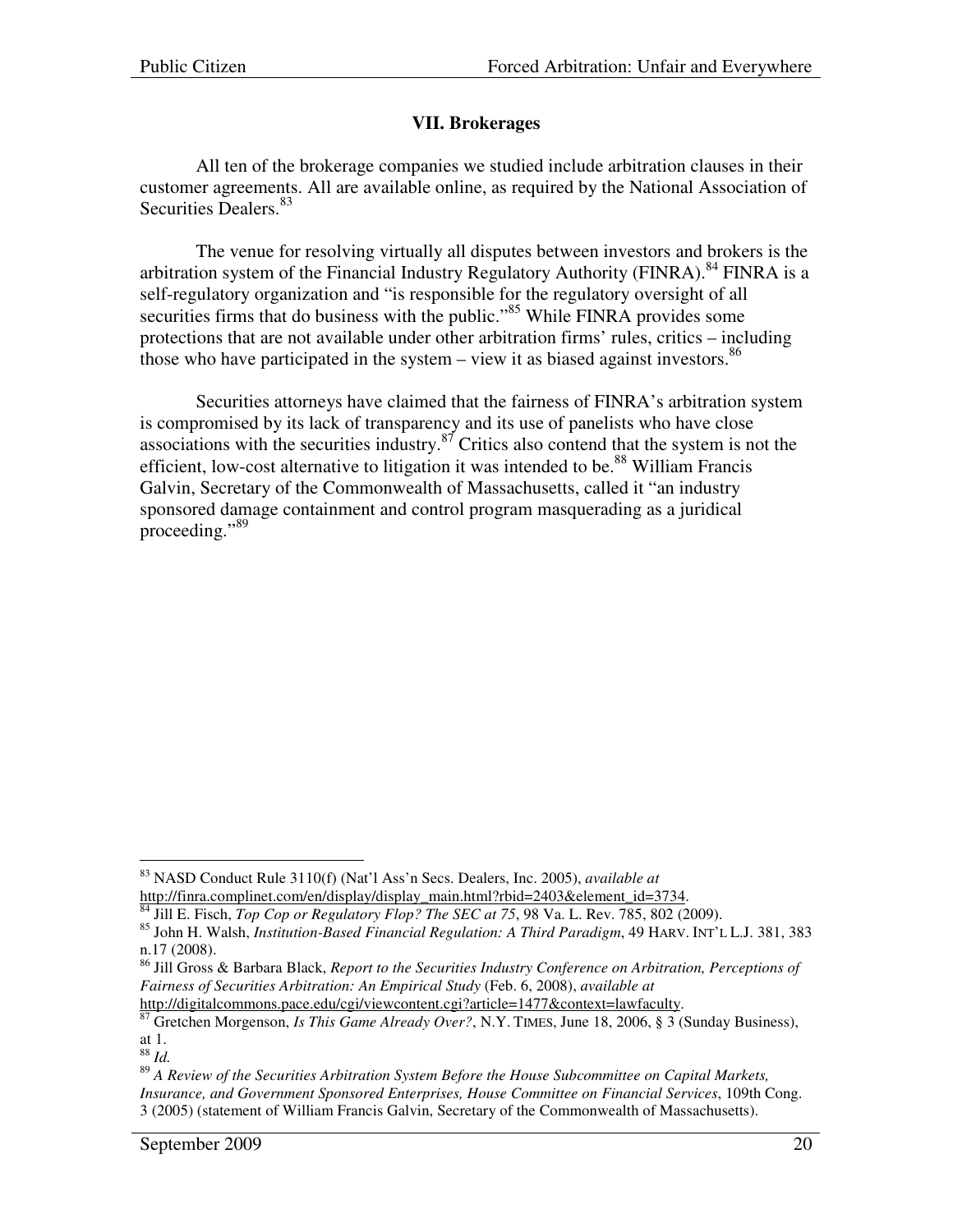| <b>Provider</b>                | Does provider<br>include<br>arbitration terms<br>in contract? | Does contract<br>ban class<br>actions? | Does provider<br>share contract with<br>prospective<br>customers? |
|--------------------------------|---------------------------------------------------------------|----------------------------------------|-------------------------------------------------------------------|
| <b>Charles Schwab</b>          | Yes                                                           | Yes                                    | Yes                                                               |
| <b>Edward Jones</b>            | Yes                                                           | Yes                                    | Yes                                                               |
| Raymond James                  | Yes                                                           | Yes                                    | Yes                                                               |
| <b>Wells Fargo Advisers</b>    | Yes                                                           | Yes                                    | Yes                                                               |
| Morgan Stanley Smith<br>Barney | Yes                                                           | Yes                                    | Yes                                                               |
| <b>Prudential Financial</b>    | Yes                                                           | Yes                                    | Yes                                                               |
| Merrill Lynch                  | Yes                                                           | Yes                                    | Yes                                                               |
| <b>Fidelity Investments</b>    | Yes                                                           | Yes                                    | Yes                                                               |
| <b>LPL Financial Services</b>  | Yes                                                           | Yes                                    | Yes                                                               |
| Ameriprise                     | Yes                                                           | Yes                                    | Yes                                                               |

# **Figure VII: Use of Forced Arbitration by Brokerages**